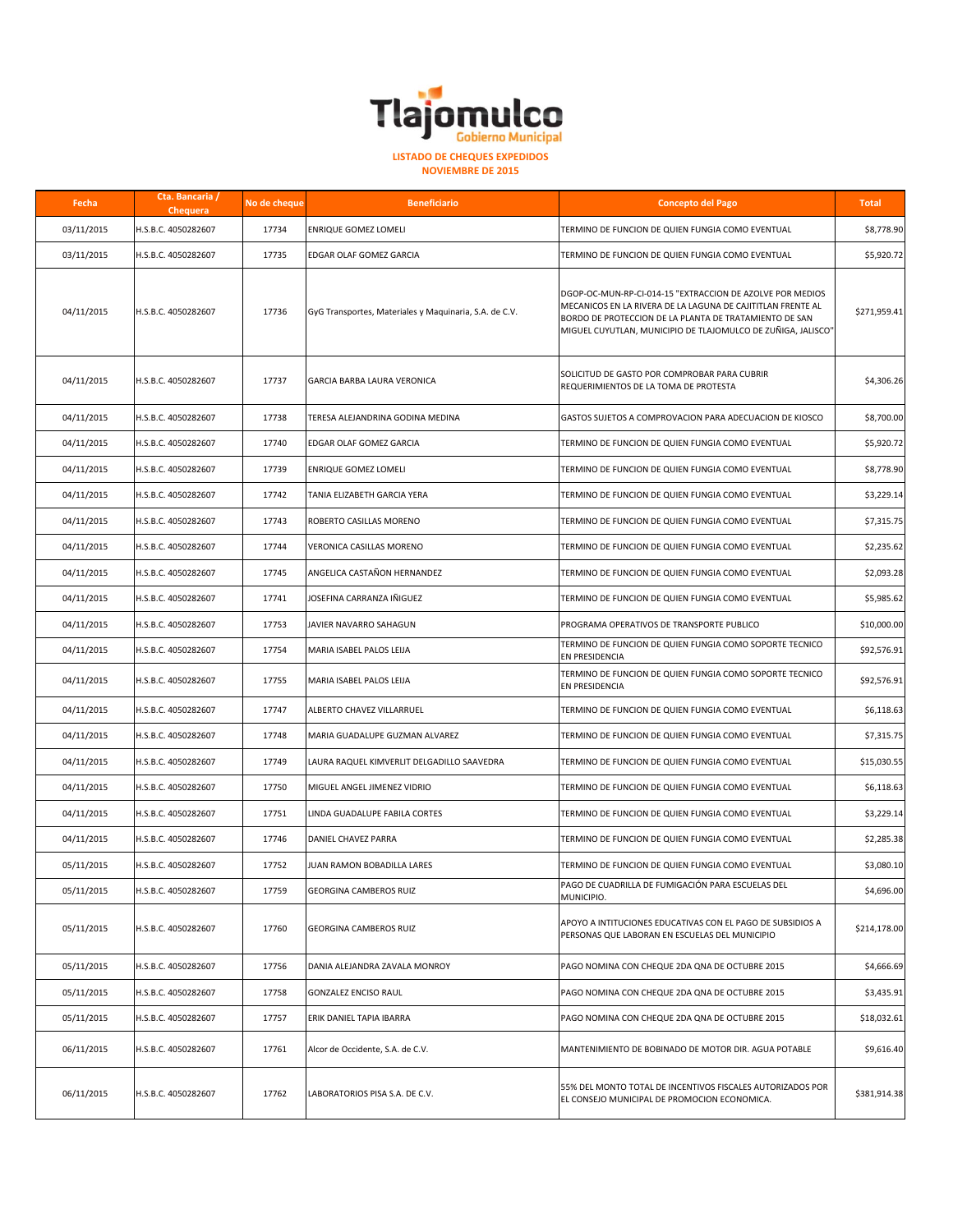| 06/11/2015 | H.S.B.C. 4050282607 | 17763 | SARA PATRICIA GARCIA JOYA                      | ASIGNACION DE CAJA CHICA, PARA COMPRAS DIVERSAS DE LA<br>DEPENDENCIA                                                                                            | \$5,000.00   |
|------------|---------------------|-------|------------------------------------------------|-----------------------------------------------------------------------------------------------------------------------------------------------------------------|--------------|
| 06/11/2015 | H.S.B.C. 4050282607 | 17764 | Ma Eduwiges Marquez Villaruel                  | PAGO DE TRANSPORTE PARA PERSONAS A SAN SEBASTIAN                                                                                                                | \$76,560.00  |
| 06/11/2015 | H.S.B.C. 4050282607 | 17765 | AGUIPE, S.R.L. DE C.V.                         | DEPOSITO EN GARANTIA POR LA INTRODUCCIÓN DE RED DE AGUA<br>POTABLE CARRETERA SAN MIGUEL CUYUTLAN.                                                               | \$16,153.98  |
| 06/11/2015 | H.S.B.C. 4050282607 | 17766 | RICARDO OLIVARES TOSCANO                       | TERMINO E FUNCION DE QUIEN FUNGIA COMO DIRECTOR DE AREA DE<br>PATRIMONIO                                                                                        | \$30,660.52  |
| 06/11/2015 | H.S.B.C. 4050282607 | 17767 | AQUILES II ARCE SANCHEZ                        | Alimentos para el personal militar y administrativo del sorteo de<br>cartillas militares.                                                                       | \$4,500.00   |
| 06/11/2015 | H.S.B.C. 4050282607 | 17768 | RAFAEL CERVANTES SOLIS                         | CONVENCION ANUAL Y EXPO ANEAS                                                                                                                                   | \$17,156.00  |
| 09/11/2015 | H.S.B.C. 4050282607 | 17769 | RODRIGUEZ DE LA MORA DIANA CAROLINA            | TERMINO DE FUNCION DE QUIEN FUNGIA COMO EVENTUAL                                                                                                                | \$30,884.38  |
| 09/11/2015 | H.S.B.C. 4050282607 | 17770 | ARROYO CAMACHO NOEMI ARACELI                   | TERMINO DE FUNCION DE QUIEN FUNGIA COMO ANALISTA EN<br>SERVICIOS MEDICOS                                                                                        | \$5,974.66   |
| 09/11/2015 | H.S.B.C. 4050282607 | 17771 | DIEGO HUMBERTO VAZQUEZ NUÑEZ                   | TERMINO DE FUNCION DE QUIEN FUNGIA COMO EVENTUAL                                                                                                                | \$14,365.48  |
| 09/11/2015 | H.S.B.C. 4050282607 | 17772 | MIGUEL RODRIGUEZ RODRIGUEZ                     | TERMINO DE FUNCION DE QUIEN FUNGIA COMO EVENTUAL                                                                                                                | \$9,310.96   |
| 09/11/2015 | H.S.B.C. 4050282607 | 17773 | ANDRES ALFREDO RIVERA GOMEZ                    | TERMINO DE FUNCION DE QUIEN FUNGIA COMO EVENTUAL                                                                                                                | \$18,276.08  |
| 09/11/2015 | H.S.B.C. 4050282607 | 17774 | OSCAR JASSO ROMO                               | TERMINO DE FUNCION DE QUIEN FUNGIA COMO EVENTUAL                                                                                                                | \$15,961.64  |
| 09/11/2015 | H.S.B.C. 4050282607 | 17775 | JOSE LUIS JIMENEZ ROBERT                       | TERMINO DE FUNCION DE QUIEN FUNGIA COMO EVENTUAL                                                                                                                | \$3,974.35   |
| 09/11/2015 | H.S.B.C. 4050282607 | 17776 | CONSUELO LAMAS SALAZAR                         | TERMINO DE FUNCION DE QUIEN FUNGIA COMO EVENTUAL                                                                                                                | \$2,483.93   |
| 09/11/2015 | H.S.B.C. 4050282607 | 17777 | LUIS MANUEL JIMENEZ GUTIERREZ                  | TERMINO DE FUNCION DE QUIEN FUNGIA COMO EVENTUAL                                                                                                                | \$14,631.51  |
| 09/11/2015 | H.S.B.C. 4050282607 | 17778 | MARGARITA DEL ROSARIO RUIZ MARTINEZ            | TERMINO DE FUNCION DE QUIEN FUNGIA COMO EVENTUAL                                                                                                                | \$3,477.71   |
| 09/11/2015 | H.S.B.C. 4050282607 | 17779 | MARTHA ADRIANA MALDONADO RODRIGUEZ             | TERMINO DE FUNCION DE QUIEN FUNGIA COMO EVENTUAL                                                                                                                | \$11,988.56  |
| 09/11/2015 | H.S.B.C. 4050282607 | 17780 | GUILLERMO SALVADOR MONTERRUBIO GUTIEREZ        | TERMINO DE FUNCION DE QUIEN FUNGIA COMO EVENTUAL                                                                                                                | \$6,650.68   |
| 09/11/2015 | H.S.B.C. 4050282607 | 17781 | CLAUDIA MARIA MUÑOZ MARTINEZ                   | TERMINO DE FUNCION DE QUIEN FUNGIA COMO EVENTUAL                                                                                                                | \$14,204.21  |
| 09/11/2015 | H.S.B.C. 4050282607 | 17782 | FRANCISCO RIOS MARTINEZ                        | TERMINO DE FUNCION DE QUIEN FUNGIA COMO EVENTUAL                                                                                                                | \$3,974.35   |
| 09/11/2015 | H.S.B.C. 4050282607 | 17783 | ANA ROSA NERI HERNANDEZ                        | TERMINO DE FUNCION DE QUIEN FUNGIA COMO EVENTUAL                                                                                                                | \$3,278.90   |
| 09/11/2015 | H.S.B.C. 4050282607 | 17784 | CRISTIAN EMMANUEL RUVALCABA MUÑOZ              | TERMINO DE FUNCION DE QUIEN FUNGIA COMO EVENTUAL                                                                                                                | \$7,315.75   |
| 09/11/2015 | H.S.B.C. 4050282607 | 17786 | CESAR OSWALDO ROBLES RIOS                      | TERMINO DE FUNCION DE QUIEN FUNGIA COMO EVENTUAL                                                                                                                | \$6,650.68   |
| 09/11/2015 | H.S.B.C. 4050282607 | 17787 | BLANCA ELIZABETH REYES SANDOVAL                | TERMINO DE FUNCION DE QUIEN FUNGIA COMO EVENTUAL                                                                                                                | \$2,483.93   |
| 09/11/2015 | H.S.B.C. 4050282607 | 17788 | MA DE JESUS RAMIREZ CERVANTES                  | TERMINO DE FUNCION DE QUIEN FUNGIA COMO EVENTUAL                                                                                                                | \$4,957.59   |
| 09/11/2015 | H.S.B.C. 4050282607 | 17789 | SANDRA MARISOL RENDON GARCIA                   | TERMINO DE FUNCION DE QUIEN FUNGIA COMO EVENTUAL                                                                                                                | \$9,310.96   |
| 09/11/2015 | H.S.B.C. 4050282607 | 17791 | NOE MOISES ROJAS MIRAMONTES                    | TERMINO DE FUNCION DE QUIEN FUNGIA COMO EVENTUAL                                                                                                                | \$2,483.93   |
| 09/11/2015 | H.S.B.C. 4050282607 | 17792 | MARIA GUADALUPE RODRIGUEZ ROBLEDO              | TERMINO DE FUNCION DE QUIEN FUNGIA COMO EVENTUAL                                                                                                                | \$3,513.48   |
| 09/11/2015 | H.S.B.C. 4050282607 | 17793 | MARTINEZ ESTRADA VERONICA                      | TERMINO DE FUNCION DE QUIEN FUNGIA COMO EVENTUAL                                                                                                                | \$4,250.38   |
| 09/11/2015 | H.S.B.C. 4050282607 | 17794 | <b>CRUZ CORTES MEZA</b>                        | TERMINO DE FUNCION DE QUIEN FUNGIA COMO EVENTUAL                                                                                                                | \$6,597.48   |
| 09/11/2015 | H.S.B.C. 4050282607 | 17790 | MARIO RODRIGUEZ OCHOA                          | TERMINO DE FUNCION DE QUIEN FUNGIA COMO EVENTUAL                                                                                                                | \$3,229.14   |
| 09/11/2015 | H.S.B.C. 4050282607 | 17785 | JOSE LUIS RAMIREZ MANDUJANO                    | TERMINO DE FUNCION DE QUIEN FUNGIA COMO EVENTUAL                                                                                                                | \$6,650.68   |
| 09/11/2015 | H.S.B.C. 4050282607 | 17795 | Jose Alvarez Chavez                            | PAGO DE ARRENDAMIENTO DE INMUEBLE DEL MES DE JULIO A<br>DICIEMBRE 2014                                                                                          | \$22,641.60  |
| 09/11/2015 | H.S.B.C. 4050282607 | 17796 | Francisco Agustin Ramirez Gongora              | TRANSMISIONES DE SPOTS PUBLICTARIOS DE 3ER. INFORME DE GOB.<br>ATRAVES DEL PROGRAMA RADIO "ENTRE LINEAS 1480 AM" COMPRA<br>DIRECTA 2015                         | \$14,499.77  |
| 09/11/2015 | H.S.B.C. 4050282607 | 17797 | Villaseñor Ballesteros y Compañia S.A. de C.V. | MANTENIMIENTO A VEHICULOS OFICIALES JEFATURA DE TALLER MPAL                                                                                                     | \$12,340.08  |
| 09/11/2015 | H.S.B.C. 4050282607 | 17798 | Villaseñor Ballesteros y Compañia S.A. de C.V. | SERVICIO Y MANTENIMIENTO A VEHICULOS OFICIALES, JEFATURA DE<br>TALLER MUNICIPAL                                                                                 | \$3,550.01   |
| 09/11/2015 | H.S.B.C. 4050282607 | 17799 | VALENTINA SUAREZ PEREZ                         | PAGO PARCIAL DE LA COMPRA VENTA DE SUPERFICIE DE 2.663.410,<br>DEL PREDIO IDENTIFICADO COMO "RESTO DEL PREDIO RUSTICO EL<br>CAMICHIN" EN LA LOC. DE CAJITITLAN. | \$150,000.00 |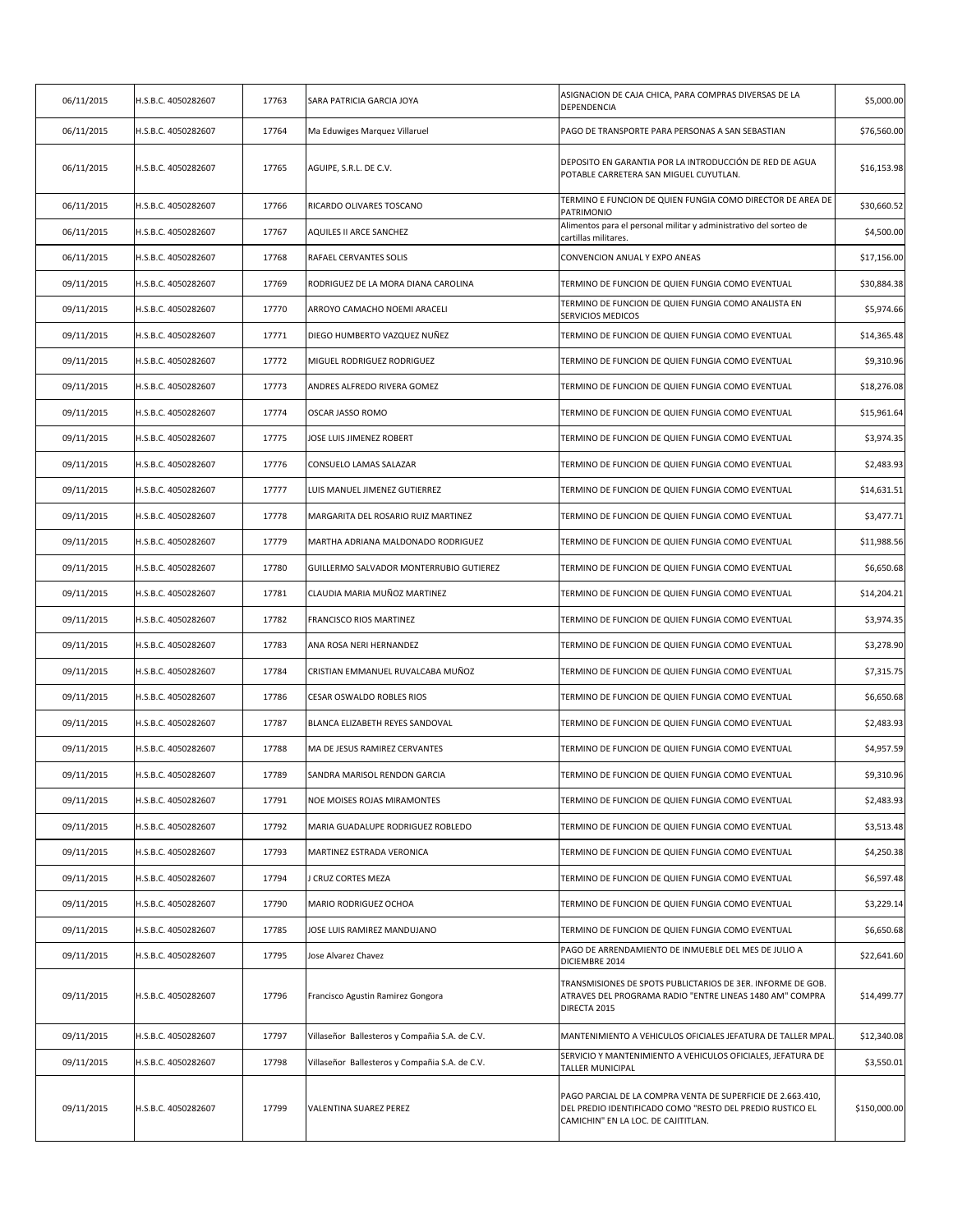| 09/11/2015 | H.S.B.C. 4050282607 | 17800 | MARIA JUANA DE JESUS ORTEGA GARCIA                              | GASTO POR COMPROBAR PARA ASISTIR A LA CONVENCION DE<br>PROTECCION CIVIL 2015 EN LA CIUDAD DE MEXICO LOS DIAS 11 AL 13<br>DE NOVIEMBRE 2015  | \$14,667.00  |
|------------|---------------------|-------|-----------------------------------------------------------------|---------------------------------------------------------------------------------------------------------------------------------------------|--------------|
| 09/11/2015 | H.S.B.C. 4050282607 | 17801 | CABRERA ESQUIVEL RODRIGO                                        | GASTO POR COMPROBAR PARA ASISTIR A LA CONVENCION DE<br>PROTECCION CIVIL 2015, EN LA CIUDAD DE MEXICO LOS DIAS 11,12 Y<br>13 DEL 2015.       | \$16,063.00  |
| 09/11/2015 | H.S.B.C. 4050282607 | 17802 | JULIO CESAR TORRES ARCINIEGA                                    | GASTO POR COMPROBAR A LA CONVENCION DE PROTECCION CIVIL<br>2015 EN LA CIUDAD DE MEXICO LOS DIAS 11, 12 Y 13 DE NOVIEMBRE<br><b>DEL 2015</b> | \$15,657.00  |
| 09/11/2015 | H.S.B.C. 4050282607 | 17803 | OMAR ENRIQUE CERVANTES RIVERA                                   | GASTO POR COMPROBAR PARA ASISTIR A LA CONVENCION DE<br>PROTECCION CIVIL 2015 EN LA CIUDAD DE MEXICO                                         | \$15,617.00  |
| 09/11/2015 | H.S.B.C. 4050282607 | 17805 | DOMINGUEZ TORRES ALFREDO                                        | CONVENIO DE QUIEN FUNGIA COMO AUX. TEC. OPERATIVO EN AGUA<br>POTABLE                                                                        | \$13,774.86  |
| 09/11/2015 | H.S.B.C. 4050282607 | 17804 | CARDENAS VARELA LUIS GERARDO                                    | CONVENIO DE QUIEN FUNGIA COMO COORDINADOR EN OBRAS<br>PUBLICS                                                                               | \$500,023.43 |
| 10/11/2015 | H.S.B.C. 4050282607 | 17806 | Hector Daniel Lopez Agredano                                    | PAGO DE ACEITE PARA TALLER MUNICIPAL                                                                                                        | \$76,734.00  |
| 10/11/2015 | H.S.B.C. 4050282607 | 17807 | MULTIO GENERAL                                                  | ASESORIA Y GESTION PARA EL PROCESO DE LOS APROVECHAMIENTOS<br>DE AGUAS NACIONALES QUE REALIZA EL AYUNTAMIENTO DE<br>TLAJOMULCO.             | \$261,000.00 |
| 10/11/2015 | H.S.B.C. 4050282607 | 17808 | Asesores en Equipos de Proteccion Industrial Sire, S.A. de C.V. | SENSORES PARA MONITOREO DE GASES                                                                                                            | \$22,182.22  |
| 10/11/2015 | H.S.B.C. 4050282607 | 17809 | Grupo Loyga, SA de CV                                           | MANTENIMIENTO A VEHICULOS OFICIALES JEFATURA DE TALLER MPAL                                                                                 | \$16,799.91  |
| 10/11/2015 | H.S.B.C. 4050282607 | 17810 | IVAN TONATIUH VILLEGAS GARCIA                                   | TERMINO DE FUNCION DE QUIEN FUNGIA COMO EVENTUAL                                                                                            | \$3,989.93   |
| 10/11/2015 | H.S.B.C. 4050282607 | 17811 | MARIA DE LA LUZ MARTINEZ TORRES                                 | TERMINO DE FUNCION DE QUIEN FUNGIA COMO EVENTUAL                                                                                            | \$2,980.82   |
| 10/11/2015 | H.S.B.C. 4050282607 | 17812 | GONZALEZ GARCIA CLAUDIA BERENICE                                | TERMINO DE FUNCION DE QUIEN FUNGIA COMO EVENTUAL                                                                                            | \$14,880.84  |
| 10/11/2015 | H.S.B.C. 4050282607 | 17813 | LAURA LILIANA GUTIERREZ BRAMBILA                                | TERMINO DE FUNCION DE QUIEN FUNGIA COMO EVENTUAL                                                                                            | \$3,378.18   |
| 10/11/2015 | H.S.B.C. 4050282607 | 17814 | LUIS ANTONIO GUZMAN ABRICA                                      | TERMINO DE FUNCION DE QUIEN FUNGIA COMO EVENTUAL                                                                                            | \$2,483.93   |
| 10/11/2015 | H.S.B.C. 4050282607 | 17815 | LUIS ENRIQUE GONZALEZ HERNANDEZ                                 | TERMINO DE FUNCION DE QUIEN FUNGIA COMO EVENTUAL                                                                                            | \$2,732.50   |
| 10/11/2015 | H.S.B.C. 4050282607 | 17816 | HELIDIA MARIANA GONZALEZ HERRERA                                | TERMINO DE FUNCION DE QUIEN FUNGIA COMO EVENTUAL                                                                                            | \$3,229.14   |
| 10/11/2015 | H.S.B.C. 4050282607 | 17817 | RAUL GONZALEZ DELGADILLO                                        | TERMINO DE FUNCION DE QUIEN FUNGIA COMO EVENTUAL                                                                                            | \$4,222.91   |
| 10/11/2015 | H.S.B.C. 4050282607 | 17818 | OSCAR GARCIA LOPEZ                                              | TERMINO DE FUNCION DE QUIEN FUNGIA COMO EVENTUAL                                                                                            | \$6,597.48   |
| 10/11/2015 | H.S.B.C. 4050282607 | 17819 | JOSE GUADALUPE RAZO MOTA                                        | TERMINO DE FUNCION DE QUIEN FUNGIA COMO EVENTUAL                                                                                            | \$2,980.82   |
| 10/11/2015 | H.S.B.C. 4050282607 | 17820 | LUIS GILBERTO MARTINEZ ALCARAZ                                  | TERMINO DE FUNCION DE QUIEN FUNGIA COMO AUX. ESP. EN<br>DELEGACIONES Y AGENCIAS                                                             | \$4,937.78   |
| 10/11/2015 | H.S.B.C. 4050282607 | 17821 | YESSICA LISBETH ZAVALETA QUINTERO                               | TERMINO DE FUNCION DE QUIEN FUNGIA COMO EVENTUAL                                                                                            | \$2,483.93   |
| 10/11/2015 | H.S.B.C. 4050282607 | 17822 | GARCIA ORTEGA MARIA VERONICA                                    | TERMINO DE FUNCION DE QUIEN FUNGIA COMO AUX. ADMIVO. EN<br>DELEGACIONES Y AGENCIAS                                                          | \$6,160.50   |
| 10/11/2015 | H.S.B.C. 4050282607 | 17823 | JORGE EUSEBIO FLORES MIRANDA                                    | TERMINO DE FUNCION DE QUIEN FUNGIA COMO EVENTUAL                                                                                            | \$7,315.75   |
| 10/11/2015 | H.S.B.C. 4050282607 | 17824 | EDGAR ENRIQUE FACUNDO QUINTERO                                  | TERMINO DE FUNCION DE QUIEN FUNGIA COMO EVENTUAL                                                                                            | \$15,961.64  |
| 10/11/2015 | H.S.B.C. 4050282607 | 17825 | JOSE DE JESUS FIERROS ALVAREZ                                   | TERMINO DE FUNCION DE QUIEN FUNGIA COMO EVENTUAL                                                                                            | \$3,477.71   |
| 10/11/2015 | H.S.B.C. 4050282607 | 17826 | CONRADO BASULTO GARCIA                                          | TERMINO DE FUNCION DE QUIEN FUNGIA COMO EVENTUAL                                                                                            | \$9,310.96   |
| 10/11/2015 | H.S.B.C. 4050282607 | 17827 | SERGIO ALVAREZ VAZQUEZ                                          | TERMINO DE FUNCION DE QUIEN FUNGIA COMO EVENTUAL                                                                                            | \$8,778.90   |
| 10/11/2015 | H.S.B.C. 4050282607 | 17828 | TONATIUH ALVARADO SANTOS                                        | TERMINO DE FUNCION DE QUIEN FUNGIA COMO EVENTUAL                                                                                            | \$18,488.90  |
| 10/11/2015 | H.S.B.C. 4050282607 | 17829 | MAYRA EDMEE RIOS ANTONIO                                        | TERMINO DE FUNCION DE QUIEN FUNGIA COMO EVENTUAL                                                                                            | \$3,477.71   |
| 10/11/2015 | H.S.B.C. 4050282607 | 17830 | OLIVIA BASTIDAS GONZALEZ                                        | TERMINO DE FUNCION DE QUIEN FUNGIA COMO EVENTUAL                                                                                            | \$9,310.96   |
| 10/11/2015 | H.S.B.C. 4050282607 | 17831 | MARIA DEL REFUGIO CHAVIRA GUZMAN                                | TERMINO DE FUNCION DE QUIEN FUNGIA COMO EVENTUAL                                                                                            | \$18,276.08  |
| 10/11/2015 | H.S.B.C. 4050282607 | 17832 | MARIA ELENA CABRAL BARRIOS                                      | TERMINO DE FUNCION DE QUIEN FUNGIA COMO EVENTUAL                                                                                            | \$12,673.97  |
| 10/11/2015 | H.S.B.C. 4050282607 | 17833 | DIANA ELIZABETH CELIS AVIÑA                                     | TERMINO DE FUNCION DE QUIEN FUNGIA COMO EVENTUAL                                                                                            | \$6,641.10   |
| 10/11/2015 | H.S.B.C. 4050282607 | 17834 | YESICA DE LEON VAZQUEZ                                          | TERMINO DE FUNCION DE QUIEN FUNGIA COMO EBFERMERA                                                                                           | \$9,004.55   |
| 10/11/2015 | H.S.B.C. 4050282607 | 17835 | VETH DIAZ TOSTADO                                               | TERMINO DE FUNCION DE QUIEN FUNGIA COMO EVENTUAL                                                                                            | \$9,690.12   |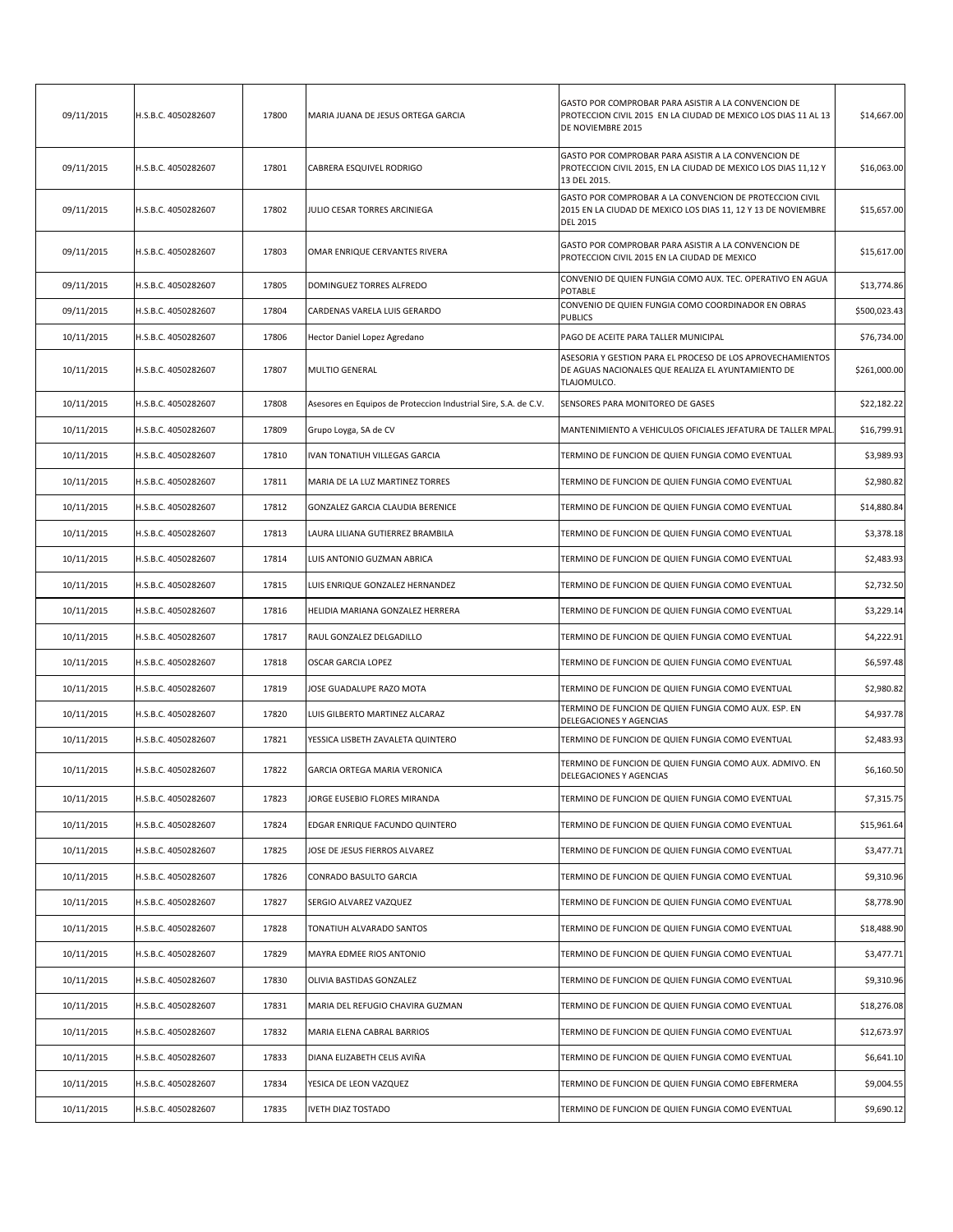| 10/11/2015 | H.S.B.C. 4050282607 | 17836 | ELIZALDE ACUÑA GABRIELA             | TERMINO DE FUNCION DE QUIEN FUNGIA COMO EVENTUAL                                                                                                     | \$14,880.84  |
|------------|---------------------|-------|-------------------------------------|------------------------------------------------------------------------------------------------------------------------------------------------------|--------------|
| 10/11/2015 | H.S.B.C. 4050282607 | 17837 | EFRAIN CUAUHTEMOC ESPINOZA OLMOS    | TERMINO DE FUNCION DE QUIEN FUNGIA COMO EVENTUAL                                                                                                     | \$22,173.38  |
| 10/11/2015 | H.S.B.C. 4050282607 | 17838 | JUAN ALBERTO ESCALANTE LARA         | TERMINO DE FUNCION DE QUIEN FUNGIA COMO AUXILIAR OPERATIVO<br>EN DELEGACIONES Y AGENCIAS                                                             | \$3,465.75   |
| 10/11/2015 | H.S.B.C. 4050282607 | 17839 | ALEJANDRO ESCARCEGA RIVAS           | TERMINO DE FUNCION DE QUIEN FUNGIA COMO SOPORTE TECNICO<br>EN PROCESOS CIUDADANOS                                                                    | \$10,137.33  |
| 10/11/2015 | H.S.B.C. 4050282607 | 17840 | MARIA XOCHITL FRANCO FERNANDEZ      | TERMINO DE FUNCION DE QUIEN FUNGIA COMO EVENTUAL                                                                                                     | \$3,229.14   |
| 10/11/2015 | H.S.B.C. 4050282607 | 17841 | JOSE BENJAMIN ORTIZ ORTIZ           | TERMINO DE FUNCION DE QUIEN FUNGIA COMO EVENTUAL                                                                                                     | \$6,650.68   |
| 10/11/2015 | H.S.B.C. 4050282607 | 17842 | JORGE ALBERTO MADRIGAL ALCANTAR     | PAGO NOMINA CON CHEQUE 1ERA QNA OCTUBRE 2015                                                                                                         | \$5,413.43   |
| 10/11/2015 | H.S.B.C. 4050282607 | 17843 | AGUAS VENEGAS LUIS ALFREDO          | PAGO NOMINA 2DA QNA DE OCTUBRE 2015                                                                                                                  | \$28,058.14  |
| 10/11/2015 | H.S.B.C. 4050282607 | 17844 | NICOLAS AGUIÑAGA TORRES             | PAGO NOMINA 2DA QNA DE OCTUBRE 2015                                                                                                                  | \$4,929.56   |
| 10/11/2015 | H.S.B.C. 4050282607 | 17845 | LOPEZ PIMIENTA ELENA IVETTE         | CONVENIO DE TERMINACION LABORAL DE QUIEN FUINGIA COMO<br>ESPECIALISTA EN PROTOCOLO                                                                   | \$53,277.10  |
| 10/11/2015 | H.S.B.C. 4050282607 | 17846 | MUÑOZ NAVARRO OLGA BEATRIZ          | APOYO ECONOMICO A VIUDAS DEL PERSONAL OPERATIVO FALLECIDO<br>EN CUMPLIMIENTO DE SU DEBER, FINADO ROGELIO GAMBE ESTRADA,<br>PROG. SUBSEMUN MPAL. 2015 | \$100,000.00 |
| 11/11/2015 | H.S.B.C. 4050282607 | 17847 | FABIOLA MAGDALENA BAÑUELOS ESTRADA  | TERMINO DE FUNCION DE QUIEN FUNGIA COMO EVENTUAL                                                                                                     | \$6,818.69   |
| 11/11/2015 | H.S.B.C. 4050282607 | 17848 | OSCAR DEMETRIO ALVAREZ ACOSTA       | TERMINO DE FUNCION DE QUIEN FUNGIA COMO EVENTUAL                                                                                                     | \$2,732.50   |
| 11/11/2015 | H.S.B.C. 4050282607 | 17849 | FERNANDO HERNANDEZ FLORES           | TERMINO DE FUNCION DE QUIEN FUNGIA COMO EVENTUAL                                                                                                     | \$2,632.98   |
| 11/11/2015 | H.S.B.C. 4050282607 | 17850 | AURORA OLIVOS SINSUN                | TERMINO DE FUNCION DE QUIEN FUNGIA COMO EVENTUAL                                                                                                     | \$8,645.89   |
| 11/11/2015 | H.S.B.C. 4050282607 | 17851 | ALEJANDRO OLIVAREZ TOSCANO          | TERMINO DE FUNCION DE QUIEN FUNGIA COMO EVENTUAL                                                                                                     | \$8,645.89   |
| 11/11/2015 | H.S.B.C. 4050282607 | 17854 | LETICIA OROZCO RUBIO                | TERMINO DE FUNCION DE QUIEN FUNGIA COMO EVENTUAL                                                                                                     | \$15,030.55  |
| 11/11/2015 | H.S.B.C. 4050282607 | 17855 | MARIA NUÑO GUTIERREZ                | TERMINO DE FUNCION DE QUIEN FUNGIA COMO EVENTUAL                                                                                                     | \$8,645.89   |
| 11/11/2015 | H.S.B.C. 4050282607 | 17856 | LOLINA NERI TAPIA                   | TERMINO DE FUNCION DE QUIEN FUNGIA COMO EVENTUAL                                                                                                     | \$6,650.68   |
| 11/11/2015 | H.S.B.C. 4050282607 | 17857 | VICTOR HUGO NAJERA SANDOVAL         | TERMINO DE FUNCION DE QUIEN FUNGIA COMO EVENTUAL                                                                                                     | \$7,315.75   |
| 11/11/2015 | H.S.B.C. 4050282607 | 17858 | NAVARRETE RUIZ LAURA JANETTE        | TERMINO DE FUNCION DE QUIEN FUNGIA COMO EVENTUAL                                                                                                     | \$2,333.61   |
| 11/11/2015 | H.S.B.C. 4050282607 | 17859 | MORENO ALVARADO FRANCISCO JAVIER    | TERMINO DE FUNCION DE QUIEN FUNGIA COMO EVENTUAL                                                                                                     | \$1,024.66   |
| 11/11/2015 | H.S.B.C. 4050282607 | 17860 | MA OFELIA MERCADO GONZALEZ          | TERMINO DE FUNCION DE QUIEN FUNGIA COMO EVENTUAL                                                                                                     | \$2,285.38   |
| 11/11/2015 | H.S.B.C. 4050282607 | 17861 | ALEJANDRA GABRIELA MACHAIN SANCHEZ  | TERMINO DE FUNCION DE QUIEN FUNGIA COMO EVENTUAL                                                                                                     | \$14,142.02  |
| 11/11/2015 | H.S.B.C. 4050282607 | 17862 | <b>ENRIQUE LLAMAS CORTES</b>        | TERMINO DE FUNCION DE QUIEN FUNGIA COMO EVENTUAL                                                                                                     | \$4,794.45   |
| 11/11/2015 | H.S.B.C. 4050282607 | 17863 | JOSE CONCEPCION LOPEZ MIRANDA       | TERMINO DE FUNCION DE QUIEN FUNGIA COMO EVENTUAL                                                                                                     | \$9,044.93   |
| 11/11/2015 | H.S.B.C. 4050282607 | 17864 | GERARDO AURELIO GOMEZ LOPEZ         | TERMINO DE FUNCION DE QUIEN FUNGIA COMO COORDINADOR DE<br>PADRON Y LICENCIAS                                                                         | \$8,664.38   |
| 11/11/2015 | H.S.B.C. 4050282607 | 17865 | <b>GUEVARA GARCIA DOLORES</b>       | TERMINO DE FUNCION DE QUIEN FUNGIA COMO EVENTUAL                                                                                                     | \$9,004.55   |
| 11/11/2015 | H.S.B.C. 4050282607 | 17866 | MARIA YOLANDA HERNANDEZ SERVIN      | TERMINO DE FUNCION DE QUIEN FUNGIA COMO EVENTUAL                                                                                                     | \$11,151.05  |
| 11/11/2015 | H.S.B.C. 4050282607 | 17867 | NALLELY NATALY HERNANDEZ SEDANO     | TERMINO DE FUNCION DE QUIEN FUNGIA COMO EVENTUAL                                                                                                     | \$2,980.82   |
| 11/11/2015 | H.S.B.C. 4050282607 | 17868 | HERNANDEZ VILLALOBOS DELFINO DANIEL | TERMINO DE FUNCION DE QUIEN FUNGIA COMO EVENTUAL                                                                                                     | \$5,834.02   |
| 11/11/2015 | H.S.B.C. 4050282607 | 17869 | BRENDA IVETTE HERRERA GUTIERREZ     | TERMINO DE FUNCION DE QUIEN FUNGIA COMO EVENTUAL                                                                                                     | \$4,968.12   |
| 11/11/2015 | H.S.B.C. 4050282607 | 17870 | CLAUDIA HERNANDEZ FLORES            | TERMINO DE FUNCION DE QUIEN FUNGIA COMO AUX. TECNICO<br>ADMINISTRATIVO EN ASEO PUBLICO                                                               | \$4,043.38   |
| 11/11/2015 | H.S.B.C. 4050282607 | 17871 | JUAREZ RAMIREZ MARIA ADRIANA        | TERMINO DE FUNCION DE QUIEN FUNGIA COMO EVENTUAL                                                                                                     | \$2,333.61   |
| 11/11/2015 | H.S.B.C. 4050282607 | 17872 | HORACIO JARAMILLO BRISEÑO           | TERMINO DE FUNCION DE QUIEN FUNGIA COMO EVENTUAL                                                                                                     | \$3,378.18   |
| 11/11/2015 | H.S.B.C. 4050282607 | 17873 | GRACIELA JIMENEZ ALMARAZ            | TERMINO DE FUNCION DE QUIEN FUNGIA COMO EVENTUAL                                                                                                     | \$12,616.44  |
| 11/11/2015 | H.S.B.C. 4050282607 | 17874 | LUIS JAIME LAZALDE VALADEZ          | TERMINO DE FUNCION DE QUIEN FUNGIA COMO EVENTUAL                                                                                                     | \$6,650.68   |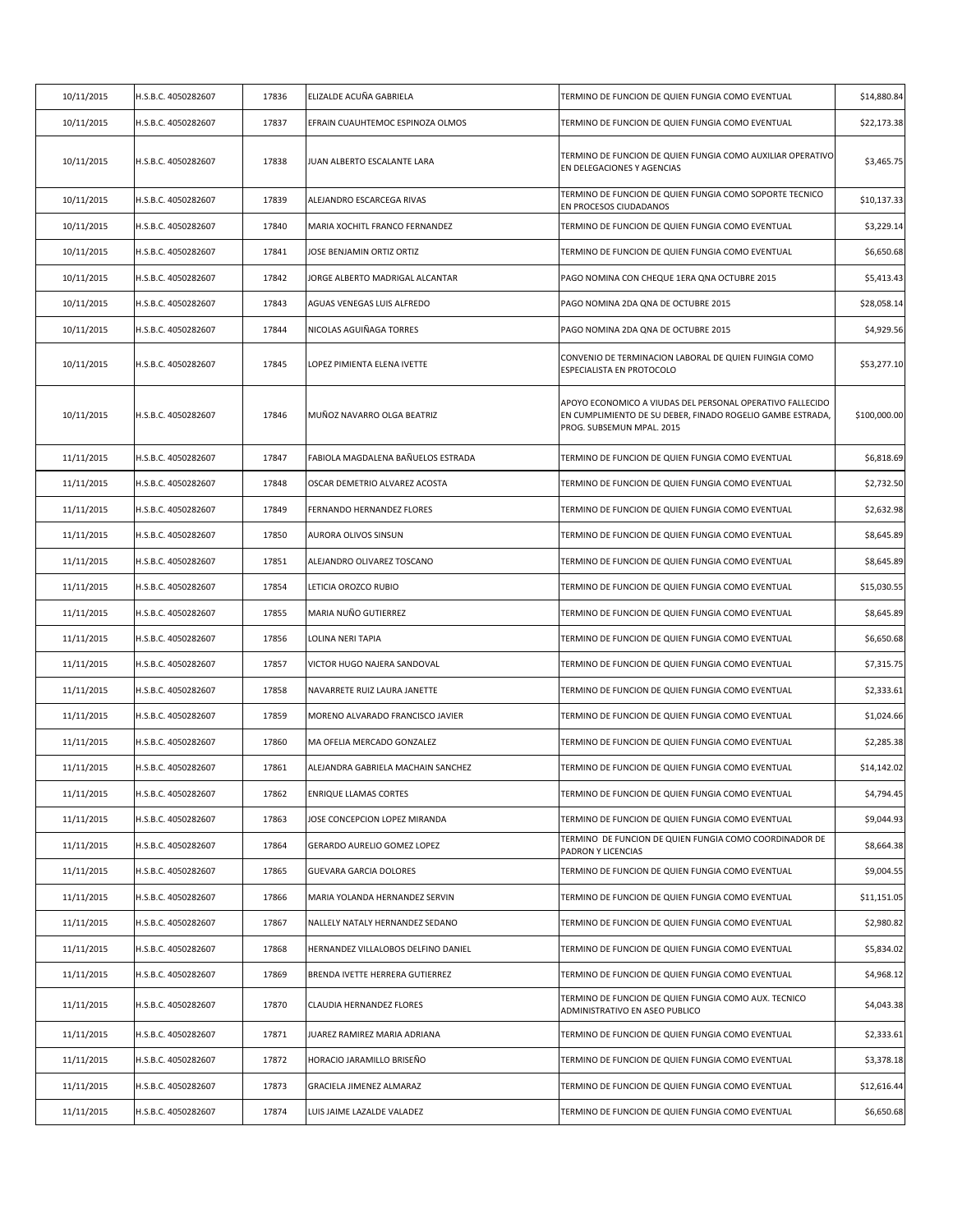| 11/11/2015 | H.S.B.C. 4050282607 | 17875 | RICARDO LARES VALLADARES          | TERMINO DE FUNCION DE QUIEN FUNGIA COMO EVENTUAL                                                            | \$8,246.85  |
|------------|---------------------|-------|-----------------------------------|-------------------------------------------------------------------------------------------------------------|-------------|
| 11/11/2015 | H.S.B.C. 4050282607 | 17876 | BENITO LEON HIDALGO               | TERMINO DE FUNCION DE QUIEN FUNGIA COMO EVENTUAL                                                            | \$2,483.93  |
| 11/11/2015 | H.S.B.C. 4050282607 | 17877 | MARIA MARICELA LOMELI CARO        | TERMINO DE FUNCION DE QUIEN FUNGIA COMO EVENTUAL                                                            | \$5,985.62  |
| 11/11/2015 | H.S.B.C. 4050282607 | 17878 | CASILLAS RAMOS PEDRO              | TERMINO DE FUNCION DE QUIEN FUNGIA COMO ESPECIALISTA EN<br>DESARROLLO RURAL                                 | \$7,570.71  |
| 11/11/2015 | H.S.B.C. 4050282607 | 17879 | HUMBERTO HARO DE LEON             | TERMINO DE FUNCION DE QUIEN FUNGIA COMO EVENTUAL                                                            | \$18,276.08 |
| 11/11/2015 | H.S.B.C. 4050282607 | 17880 | CARLOS ARMANDO NUÑEZ NUÑO         | TERMINO DE FUNCION DE QUIEN FUNGIA COMO EVENTUAL                                                            | \$8,778.90  |
| 11/11/2015 | H.S.B.C. 4050282607 | 17881 | JUAN JOSE LOPEZ DIAZ              | TERMINO DE FUNCION DE QUIEN FUNGIA COMO EVENTUAL                                                            | \$6,650.68  |
| 11/11/2015 | H.S.B.C. 4050282607 | 17882 | MELISSA LIBIER MARTINEZ ZEPEDA    | PAGO PENSION ALIMENTICIA OCTUBRE 2015 X SENTENCIA<br>INTERLOCUTORIA EXP990/2015                             | \$1,950.36  |
| 11/11/2015 | H.S.B.C. 4050282607 | 17883 | MONICA HERNANDEZ JIMENEZ          | PAGO PENSION ALIMENTICIA OCTUBRE 2015 X SENTENCIA<br>INTERLOCUTORIA EXP 3234/2014                           | \$3,057.16  |
| 11/11/2015 | H.S.B.C. 4050282607 | 17884 | IRMA MIREYA LOZANO ORTIZ          | PAGO PENSION ALIMENTICIA OCTUBRE 2015 X SENTENCIA<br>INTERLOCUTORIA EXP 1158/2014                           | \$2,371.38  |
| 11/11/2015 | H.S.B.C. 4050282607 | 17885 | MARIA GUADALUPE ISIDRO RAMOS      | PAGO PENSION ALIMENTICIA OCTUBRE 2015 X SENTENCIA<br>INTERLOCUTORIA EXP 1142/2013                           | \$1,659.52  |
| 11/11/2015 | H.S.B.C. 4050282607 | 17886 | LUCY CORONA GUZMAN                | PAGO PENSION ALIMENTICIA OCTUBRE 2015 X SENTENCIA<br>INTERLOCUTORIA EXP 2926/2012                           | \$4,653.92  |
| 11/11/2015 | H.S.B.C. 4050282607 | 17887 | ROSALINA FLORES CARLOS            | PAGO PENSION ALIMENTICIA OCTUBRE 2015 X SENTENCIA<br>INTERLOCUTORIA EXP 406/2010                            | \$5,934.86  |
| 11/11/2015 | H.S.B.C. 4050282607 | 17888 | MAYRA YADIRA LEAL MUÑOZ           | PAGO PENSION ALIMENTICIA OCTUBRE 2015 X SENTENCIA<br>INTERLOCUTORIA EXP 441/2010                            | \$3,349.56  |
| 11/11/2015 | H.S.B.C. 4050282607 | 17889 | SONIA ROMERO PALOMINO             | PAGO PENSION ALIMENTICIA OCTUBRE 2015 X SENTENCIA<br>INTERLOCUTORIA EXP 1086/2008                           | \$1,569.06  |
| 11/11/2015 | H.S.B.C. 4050282607 | 17890 | LORENA GARIBAY GONZALEZ           | PAGO PENSION ALIMENTICIA OCTUBRE 2015 X SENTENCIA<br>INTERLOCUTORIA EXP 10/2004                             | \$8,775.00  |
| 11/11/2015 | H.S.B.C. 4050282607 | 17891 | BELEN GUTIERREZ GOMEZ             | APOYO POR VIUDEZ DE LA 1ERA QNA DE OCTUBRE 2015                                                             | \$1,002.00  |
| 11/11/2015 | H.S.B.C. 4050282607 | 17892 | BELEN GUTIERREZ GOMEZ             | APOYO POR VIUDEZ DE LA 2DA QNA DE OCTUBRE 2015                                                              | \$1,002.00  |
| 11/11/2015 | H.S.B.C. 4050282607 | 17893 | BELEN GUTIERREZ GOMEZ             | APOYO POR VIUDEZ DE LA 2DA QNA DE SEPTIEMBRE 2015                                                           | \$1,002.00  |
| 11/11/2015 | H.S.B.C. 4050282607 | 17894 | PEREZ GONZALEZ JANETTE GUADALUPE  | PAGO RECLUTADOR PROGAMA ABC                                                                                 | \$700.00    |
| 11/11/2015 | H.S.B.C. 4050282607 | 17895 | MA YOLANDA RUIZ RIVERA            | PAGO RECLUTADOR CORRESPONDIENTE PROGRAMA ABC                                                                | \$500.00    |
| 11/11/2015 | H.S.B.C. 4050282607 | 17896 | HERRERA GUTIERREZ MARIA GUADALUPE | PAGO RECLUTADOR CORRESPONDIENTE AL PROGRAMA ABC                                                             | \$800.00    |
| 11/11/2015 | H.S.B.C. 4050282607 | 17897 | VALLE ZENDEJAS JOEL               | PAGO A RECLUTADOR CORRESPONDIENTE AL PROGRAMA ABC                                                           | \$700.00    |
| 11/11/2015 | H.S.B.C. 4050282607 | 17898 | OLGA ISELA GARCIA LUIS            | PAGO A RECLUTADOR CORRESPONDIENTE A PROGRAMA ABC                                                            | \$700.00    |
| 11/11/2015 | H.S.B.C. 4050282607 | 17899 | LUZ ELENA ALVAREZ RODRIGUEZ       | PAGO A RECLUTADOR CORRESPONDIENTE AL PROGRAMA ABC                                                           | \$700.00    |
| 11/11/2015 | H.S.B.C. 4050282607 | 17900 | MA AZUCENA IÑIGUEZ BOLAÑOS        | PAGO RECLUTADOR CORRESPONDIENTE PROGRAMA ABC                                                                | \$600.00    |
| 11/11/2015 | I.S.B.C. 4050282607 | 17901 | CRUZ ANTONIO AGUILAR CASTILLO     | PAGO A RECLUTADOR CORRESPONDIENTE PROGRAMA ABC                                                              | \$300.00    |
| 11/11/2015 | H.S.B.C. 4050282607 | 17902 | XOCHITL HERNANDEZ MUÑOZ           | PAGO RECLUTADOR CORRESPONDIENTE PROGRAMA ABC                                                                | \$1,000.00  |
| 11/11/2015 | H.S.B.C. 4050282607 | 17903 | OFELIA VARGAS SALINAS             | PAGO RECLUTADOR CORRESPONDIENTE PROGRAMA ABC                                                                | \$1,000.00  |
| 11/11/2015 | H.S.B.C. 4050282607 | 17904 | <b>VALLE ZENDEJAS JOEL</b>        | PAGO A RECLUTADOR CORRESPONDIENTE PROGRAMA ABC                                                              | \$800.00    |
| 11/11/2015 | H.S.B.C. 4050282607 | 17905 | VALLE ZENDEJAS JOEL               | PAGO A RECLUTADOR, CORRESPONDIENTE AL PROGRAMA ABC                                                          | \$1,000.00  |
| 11/11/2015 | H.S.B.C. 4050282607 | 17852 | RUBEN LUJANO BUGARIN              | PAGO NOMINA CON CHEQUE DE LA 1ERA QNA DE SEPTIEMBRE 2015                                                    | \$3,543.53  |
| 11/11/2015 | H.S.B.C. 4050282607 | 17853 | RUBEN LUJANO BUGARIN              | PAGO NOMINA CON CHEQUE 2DA QNA DE AGOSTO 2015                                                               | \$3,526.87  |
| 11/11/2015 | H.S.B.C. 4050282607 | 17906 | <b>GRANADOS CRUZ GLORIA</b>       | APOYO DE ADULTOS EN MOVIMIENTO PAGO 2 DE 2, 5TO. BIMESTRE<br>DE ACUERDO EN EL PUNTO DE ACUERDO 095/2015     | \$1,000.00  |
| 11/11/2015 | H.S.B.C. 4050282607 | 17907 | MARTINEZ VELA DEMESIO             | APOYO DE ADULTOS EN MOVIMIENTO PAGO 2 DE 2, DEL 5TO.<br>BIMESTRE DE ACUERDO EN EL PUNTO DE ACUERDO 095/2015 | \$1,000.00  |
| 11/11/2015 | H.S.B.C. 4050282607 | 17908 | RUBIO BELTRAN SANTOS              | APOYO DE ADULTOS EN MOVIMIENTO PAGO 2 DE 2, DEL 5TO.<br>BIMESTRE DE ACUERDO EN EL PUNTO DE ACUERDO 095/2015 | \$1,000.00  |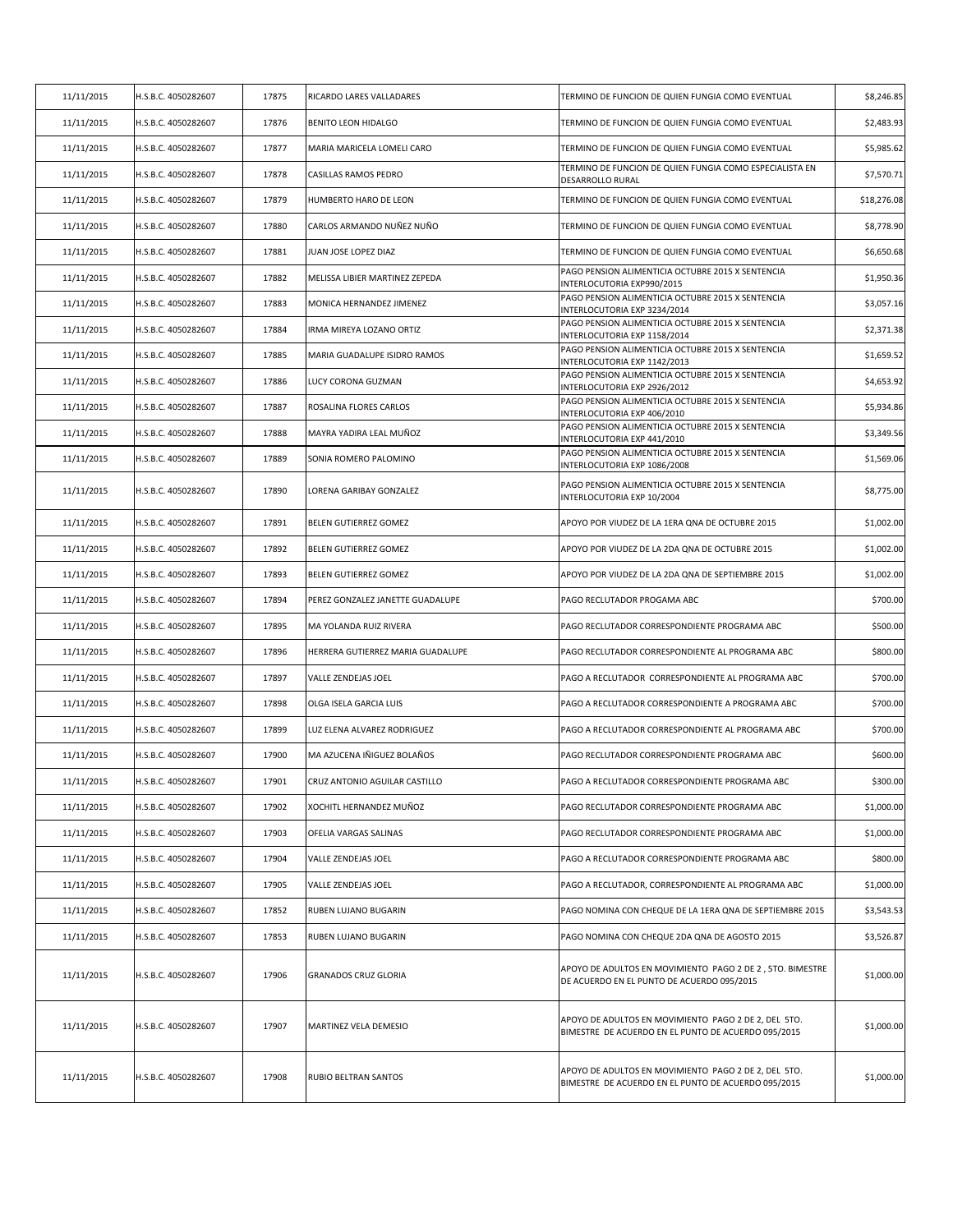| 11/11/2015 | H.S.B.C. 4050282607 | 17909 | ANDRADE DE SANTIAGO ISMAEL       | APOYO DE ADULTOS EN MOVIMIENTO PAGO 2 DE 2, 5TO. BIMESTRE<br>DE ACUERDO EN EL PUNTO DE ACUERDO 095/2015 | \$1,000.00 |
|------------|---------------------|-------|----------------------------------|---------------------------------------------------------------------------------------------------------|------------|
| 11/11/2015 | H.S.B.C. 4050282607 | 17911 | AGUILAR ALVAREZ ERNESTO          | APOYO DE ADULTOS MAYORES EN MOVIMIENTO PAGO 5TO. BIMESTRE<br>DE ACUERDO AL PUNTO DE ACUERDO 095/2015    | \$1,000.00 |
| 11/11/2015 | H.S.B.C. 4050282607 | 17912 | BECERRA CORONA JOSE              | APOYO DE ADULTOS MAYORES EN MOVIMIENTO PAGO 5TO. BIMESTRE<br>DE ACUERDO AL PUNTO DE ACUERDO 095/2015    | \$1,000.00 |
| 11/11/2015 | H.S.B.C. 4050282607 | 17913 | GONZALEZ GARCIA MA DE LA PAZ     | APOYO DE ADULTOS MAYORES EN MOVIMIENTO PAGO 5TO. BIMESTRE<br>DE ACUERDO AL PUNTO DE ACUERDO 095/2015    | \$1,000.00 |
| 11/11/2015 | H.S.B.C. 4050282607 | 17914 | MARTINEZ REYES MARIA HERLINDA    | APOYO DE ADULTOS MAYORES EN MOVIMIENTO PAGO 5TO. BIMESTRE<br>DE ACUERDO AL PUNTO DE ACUERDO 095/2015    | \$1,000.00 |
| 11/11/2015 | H.S.B.C. 4050282607 | 17915 | MEDINA DABILA FERNANDO           | APOYO A ADULTOS MAYORES EN MOVIMIENTO, PAGO 5TO. BIMESTRE<br>SEGUN PUNTO DE ACUERDO 095/2015            | \$1,000.00 |
| 11/11/2015 | H.S.B.C. 4050282607 | 17916 | NIEVES RAMOS ROBERTO RAFAEL      | APOYO A ADULTOS MAYORES EN MOVIMIENTO, PAGO 5TO. BIMESTRE<br>SEGUN PUNTO DE ACUERDO 095/2015            | \$1,000.00 |
| 11/11/2015 | H.S.B.C. 4050282607 | 17917 | OCAMPO FLORES MARGARITA          | APOYO A ADULTOS MAYORES EN MOVIMIENTO, PAGO 5TO. BIMESTRE<br>SEGUN PUNTO DE ACUERDO 095/2015            | \$1,000.00 |
| 11/11/2015 | H.S.B.C. 4050282607 | 17918 | ORNELAS GALLARDO MA GUILLERMINA  | APOYO A ADULTOS MAYORES EN MOVIMIENTO, PAGO 5TO. BIMESTRE<br>SEGUN PUNTO DE ACUERDO 095/2015            | \$1,000.00 |
| 11/11/2015 | H.S.B.C. 4050282607 | 17919 | RAMIREZ MACIAS ANTONIA           | APOYO A ADULTOS MAYORES EN MOVIMIENTO, PAGO 5TO. BIMESTRE<br>SEGUN PUNTO DE ACUERDO 095/2015            | \$1,000.00 |
| 11/11/2015 | H.S.B.C. 4050282607 | 17910 | MONTAÑO RAMIREZ MARIA CRISTINA   | APOYO DE ADULTOS MAYORES EN MOVIMIENTO PAGO 5TO. BIMESTRE<br>DE ACUERDO AL PUNTO DE ACUERDO 095/2015    | \$1,000.00 |
| 11/11/2015 | H.S.B.C. 4050282607 | 17920 | MORENO MARTINEZ JOSE             | APOYO A ADULTOS MAYORES EN MOVIMIENTO, PAGO 5TO. BIMESTRE<br>SEGUN PUNTO DE ACUERDO 095/2015            | \$1,000.00 |
| 11/11/2015 | H.S.B.C. 4050282607 | 17921 | RUBIO NUÑO JOSE FRANCISCO        | APOYO A ADULTOS MAYORES EN MOVIMIENTO, PAGO 5TO. BIMESTRE<br>SEGUN PUNTO DE ACUERDO 095/2015            | \$1,000.00 |
| 11/11/2015 | H.S.B.C. 4050282607 | 17922 | <b>TORRES GAMBOA PIEDAD</b>      | APOYO A ADULTOS MAYORES EN MOVIMIENTO, PAGO 5TO. BIMESTRE<br>SEGUN PUNTO DE ACUERDO 095/2015            | \$1,000.00 |
| 11/11/2015 | H.S.B.C. 4050282607 | 17923 | CABRERA GUERRERO CARLOS          | APOYO A ADULTOS MAYORES EN MOVIMIENTO, PAGO 5TO. BIMESTRE<br>SEGUN PUNTO DE ACUERDO 095/2015            | \$1,000.00 |
| 11/11/2015 | H.S.B.C. 4050282607 | 17924 | FLORES SERVIN ANTONIO            | APOYO A ADULTOS MAYORES EN MOVIMIENTO, PAGO 5TO. BIMESTRE<br>SEGUN PUNTO DE ACUERDO 095/2015            | \$1,000.00 |
| 11/11/2015 | H.S.B.C. 4050282607 | 17925 | <b>GONZALEZ VENTURA CIPRIANA</b> | APOYO A ADULTOS MAYORES EN MOVIMIENTO, PAGO 5TO. BIMESTRE<br>SEGUN PUNTO DE ACUERDO 095/2015            | \$1,000.00 |
| 11/11/2015 | H.S.B.C. 4050282607 | 17926 | GUZMAN GONZALEZ MARIA GUADALUPE  | APOYO A ADULTOS MAYORES EN MOVIMIENTO, PAGO 5TO. BIMESTRE<br>SEGUN PUNTO DE ACUERDO 095/2015            | \$1,000.00 |
| 11/11/2015 | H.S.B.C. 4050282607 | 17927 | JIMENEZ RIVAS MA ESTHER          | APOYO A ADULTOS MAYORES EN MOVIMIENTO, PAGO 5TO. BIMESTRE<br>SEGUN PUNTO DE ACUERDO 095/2015            | \$1,000.00 |
| 11/11/2015 | H.S.B.C. 4050282607 | 17928 | MADRIGAL GALLO MARIA TRINIDAD    | APOYO A ADULTOS MAYORES EN MOVIMIENTO, PAGO 5TO. BIMESTRE<br>SEGUN PUNTO DE ACUERDO 095/2015            | \$1,000.00 |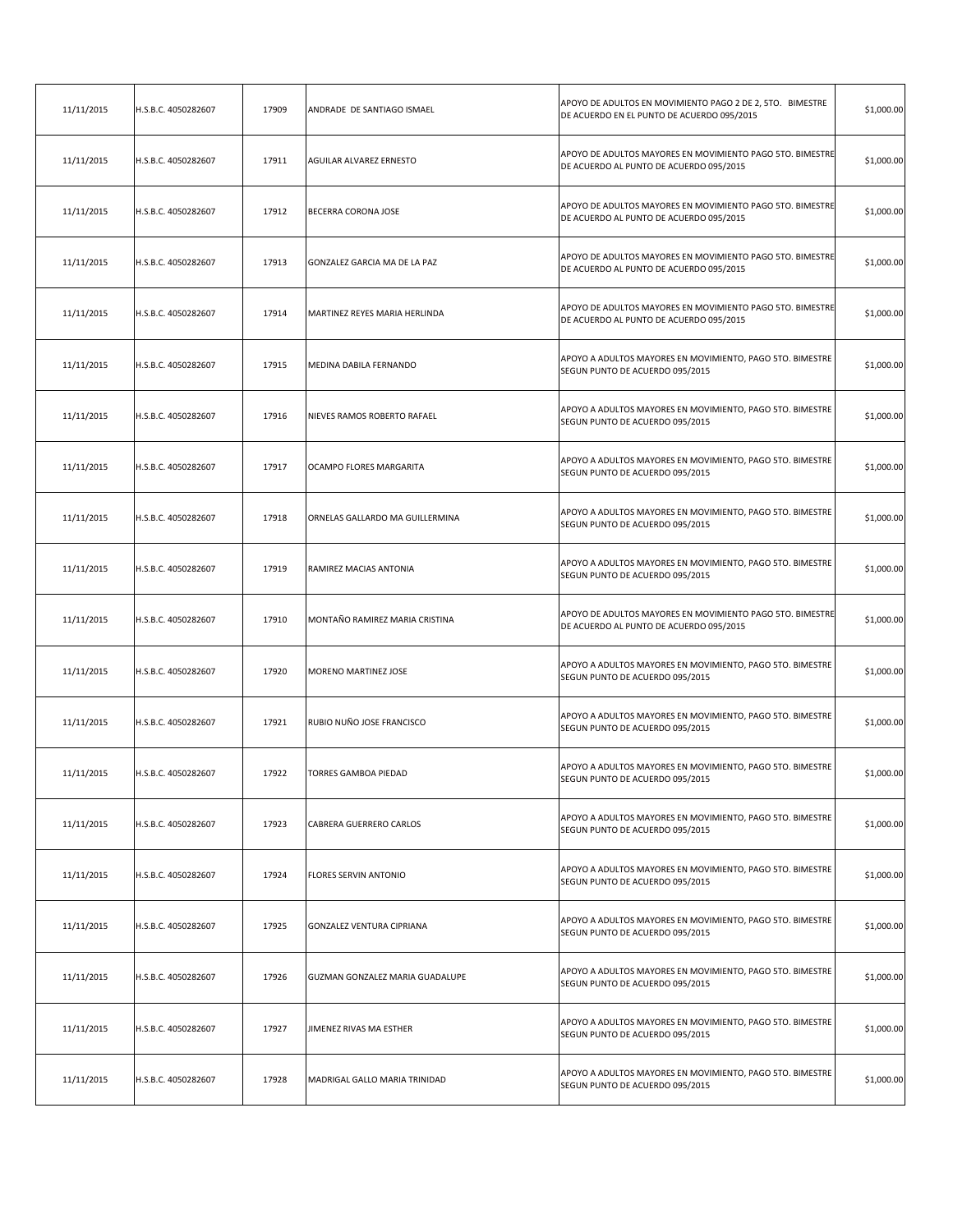| 11/11/2015 | H.S.B.C. 4050282607 | 17929 | MORA VAZQUEZ ROSALINA            | APOYO A ADULTOS MAYORES EN MOVIMIENTO, PAGO 5TO. BIMESTRE<br>SEGUN PUNTO DE ACUERDO 095/2015 | \$1,000.00 |
|------------|---------------------|-------|----------------------------------|----------------------------------------------------------------------------------------------|------------|
| 11/11/2015 | H.S.B.C. 4050282607 | 17930 | ROJAS CARREON JUANA              | APOYO A ADULTOS MAYORES EN MOVIMIENTO, PAGO 5TO. BIMESTRE<br>SEGUN PUNTO DE ACUERDO 095/2015 | \$1,000.00 |
| 11/11/2015 | H.S.B.C. 4050282607 | 17931 | SANCHEZ RODRIGUEZ SARA           | APOYO A ADULTOS MAYORES EN MOVIMIENTO, PAGO 5TO. BIMESTRE<br>SEGUN PUNTO DE ACUERDO 095/2015 | \$1,000.00 |
| 11/11/2015 | H.S.B.C. 4050282607 | 17932 | TOSTADO JIMENEZ ALICIA           | APOYO A ADULTOS MAYORES EN MOVIMIENTO, PAGO 5TO. BIMESTRE<br>SEGUN PUNTO DE ACUERDO 095/2015 | \$1,000.00 |
| 11/11/2015 | H.S.B.C. 4050282607 | 17933 | UREÑA SALAZAR LUCIA              | APOYO A ADULTOS MAYORES EN MOVIMIENTO, PAGO 5TO. BIMESTRE<br>SEGUN PUNTO DE ACUERDO 095/2015 | \$1,000.00 |
| 11/11/2015 | H.S.B.C. 4050282607 | 17934 | FUNEZ PAZ DALILA ANTONIETA       | APOYO DE JEFAS DE FAMILIA EN MOVIMIENTO PAGO 5TO. BIMESTRE<br>SEGUN PUNTO DE ACUERDO 95/2015 | \$1,000.00 |
| 11/11/2015 | H.S.B.C. 4050282607 | 17935 | OLVERA CARRANZA MARTHA ELENA     | APOYO DE JEFAS DE FAMILIA EN MOVIMIENTO PAGO 5TO. BIMESTRE<br>SEGUN PUNTO DE ACUERDO 95/2015 | \$1,000.00 |
| 11/11/2015 | H.S.B.C. 4050282607 | 17936 | GONZALEZ ANGELES MARISELA        | APOYO DE JEFAS DE FAMILIA EN MOVIMIENTO PAGO 5TO. BIMESTRE<br>SEGUN PUNTO DE ACUERDO 95/2015 | \$1,000.00 |
| 11/11/2015 | H.S.B.C. 4050282607 | 17937 | FLORES CARRASCO NORMA LILIA      | APOYO DE JEFAS DE FAMILIA EN MOVIMIENTO PAGO 5TO. BIMESTRE<br>SEGUN PUNTO DE ACUERDO 95/2015 | \$1,000.00 |
| 11/11/2015 | H.S.B.C. 4050282607 | 17938 | JIMENEZ FLORES OLGA              | APOYO DE JEFAS DE FAMILIA EN MOVIMIENTO PAGO 5TO. BIMESTRE<br>SEGUN PUNTO DE ACUERDO 95/2015 | \$0.00     |
| 11/11/2015 | H.S.B.C. 4050282607 | 17939 | PARTIDA CASTAÑON GLORIA CRISTINA | APOYO DE JEFAS DE FAMILIA EN MOVIMIENTO PAGO 5TO. BIMESTRE<br>SEGUN PUNTO DE ACUERDO 95/2015 | \$1,000.00 |
| 11/11/2015 | H.S.B.C. 4050282607 | 17940 | RAMIREZ GARCIA BRENDA ISABEL     | APOYO DE JEFAS DE FAMILIA EN MOVIMIENTO PAGO 5TO. BIMESTRE<br>SEGUN PUNTO DE ACUERDO 95/2015 | \$1,000.00 |
| 11/11/2015 | H.S.B.C. 4050282607 | 17941 | RAMIREZ GUZMAN MARIA GUADALUPE   | APOYO DE JEFAS DE FAMILIA EN MOVIMIENTO PAGO 5TO. BIMESTRE<br>SEGUN PUNTO DE ACUERDO 95/2015 | \$1,000.00 |
| 11/11/2015 | H.S.B.C. 4050282607 | 17942 | RAMIREZ GUZMAN PATRICIA          | APOYO DE JEFAS DE FAMILIA EN MOVIMIENTO PAGO 5TO. BIMESTRE<br>SEGUN PUNTO DE ACUERDO 95/2015 | \$1,000.00 |
| 11/11/2015 | H.S.B.C. 4050282607 | 17943 | CASILLAS CRUZ YESENIA            | APOYO DE JEFAS DE FAMILIA EN MOVIMIENTO PAGO 5TO. BIMESTRE<br>SEGUN PUNTO DE ACUERDO 95/2015 | \$1,000.00 |
| 11/11/2015 | H.S.B.C. 4050282607 | 17944 | <b>BUSTOS PADILLA GABRIELA</b>   | APOYO DE JEFAS DE FAMILIA EN MOVIMIENTO PAGO 5TO. BIMESTRE<br>SEGUN PUNTO DE ACUERDO 95/2015 | \$1,000.00 |
| 11/11/2015 | H.S.B.C. 4050282607 | 17945 | DELGADILLO NAVA MARIA GUADALUPE  | APOYO DE JEFAS DE FAMILIA EN MOVIMIENTO PAGO 5TO. BIMESTRE<br>SEGUN PUNTO DE ACUERDO 95/2015 | \$1,000.00 |
| 11/11/2015 | H.S.B.C. 4050282607 | 17946 | DOMINGUEZ FLORES GABRIELA        | APOYO DE JEFAS DE FAMILIA EN MOVIMIENTO PAGO 5TO. BIMESTRE<br>SEGUN PUNTO DE ACUERDO 95/2015 | \$1,000.00 |
| 11/11/2015 | H.S.B.C. 4050282607 | 17947 | ENRIQUEZ MATA ADRIANA            | APOYO DE JEFAS DE FAMILIA EN MOVIMIENTO PAGO 5TO. BIMESTRE<br>SEGUN PUNTO DE ACUERDO 95/2015 | \$1,000.00 |
| 11/11/2015 | H.S.B.C. 4050282607 | 17948 | <b>GARCIA CHAVIRA FRANCISCA</b>  | APOYO DE JEFAS DE FAMILIA EN MOVIMIENTO PAGO 5TO. BIMESTRE<br>SEGUN PUNTO DE ACUERDO 95/2015 | \$1,000.00 |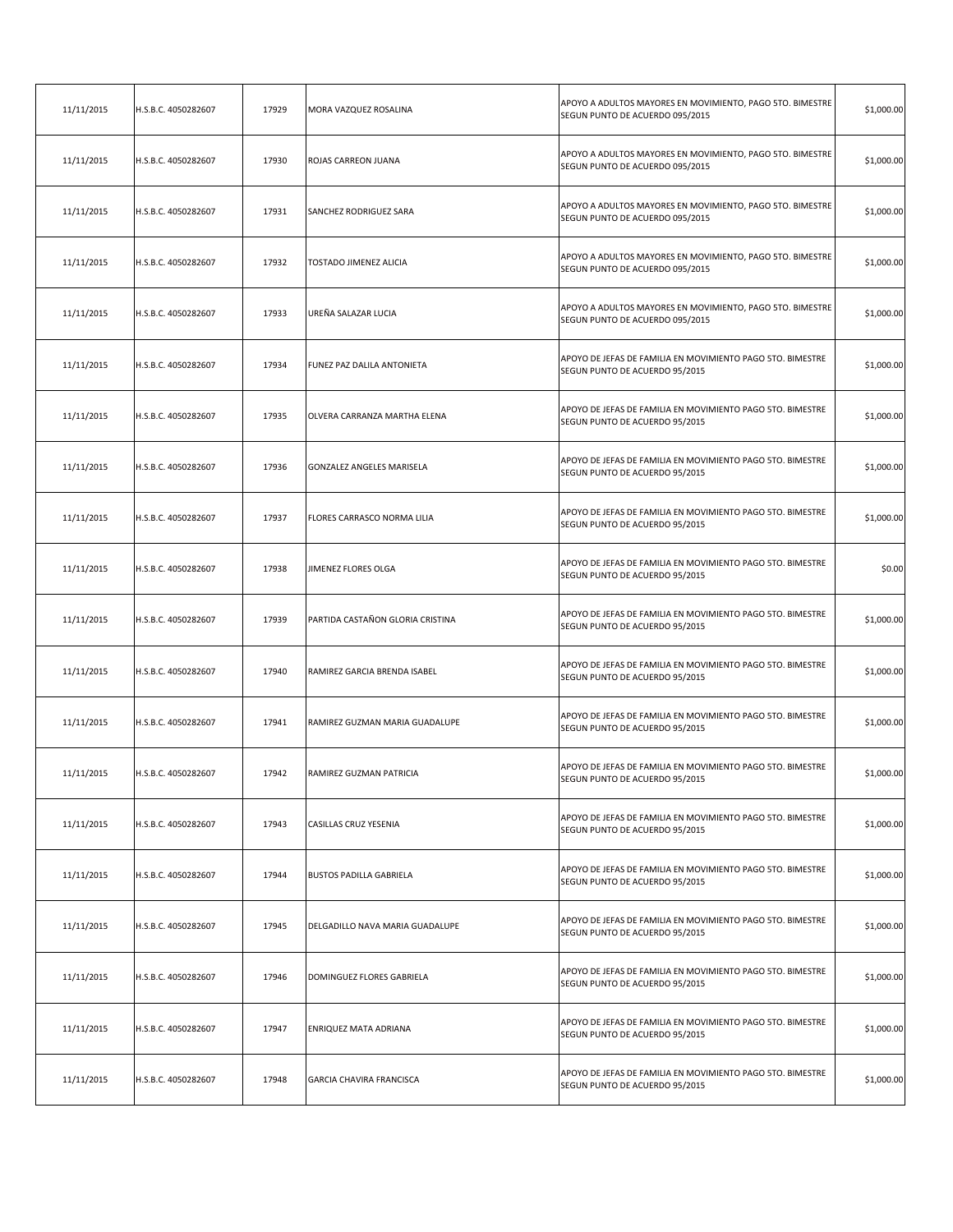| 11/11/2015 | H.S.B.C. 4050282607 | 17949 | GARCIA MEDINA TERESA DE JESUS    | APOYO DE JEFAS DE FAMILIA EN MOVIMIENTO PAGO 5TO. BIMESTRE<br>SEGUN PUNTO DE ACUERDO 95/2015                                                 | \$1,000.00 |
|------------|---------------------|-------|----------------------------------|----------------------------------------------------------------------------------------------------------------------------------------------|------------|
| 11/11/2015 | H.S.B.C. 4050282607 | 17950 | MEZA MORENO ROSA                 | APOYO DE ADULTOS EN MOVIMIENTO PAGO 5TO. BIMESTRE SEGUN<br>PUNTO DE ACUERDO 95/2015                                                          | \$1,000.00 |
| 11/11/2015 | H.S.B.C. 4050282607 | 17951 | OROZCO PELAYO YOSELIN            | APOYO DE JEFAS DE FAMILIA EN MOVIMIENTO PAGO 5TO. BIMESTRE<br>SEGUN PUNTO DE ACUERDO 95/2015                                                 | \$1,000.00 |
| 11/11/2015 | H.S.B.C. 4050282607 | 17952 | PEREZ CISNEROS ANA FABIOLA       | APOYO DE JEFAS DE FAMILIA EN MOVIMIENTO PAGO 5TO. BIMESTRE<br>SEGUN PUNTO DE ACUERDO 95/2015                                                 | \$1,000.00 |
| 11/11/2015 | H.S.B.C. 4050282607 | 17953 | REYES GALINDO LAURA GRISELDA     | APOYO DE JEFAS DE FAMILIA EN MOVIMIENTO PAGO 5TO. BIMESTRE<br>SEGUN PUNTO DE ACUERDO 95/2015                                                 | \$1,000.00 |
| 11/11/2015 | H.S.B.C. 4050282607 | 17954 | VALADEZ GUZMAN MARIA DE LOURDES  | APOYO DE JEFAS DE FAMILIA EN MOVIMIENTO PAGO 5TO. BIMESTRE<br>SEGUN PUNTO DE ACUERDO 95/2015                                                 | \$1,000.00 |
| 11/11/2015 | H.S.B.C. 4050282607 | 17955 | CARRASCO MEDINA MARIA GUADALUPE  | APOYO A JEFAS DE FAMILIA EN MOVIMIENTO CORRESPONDIENTE AL<br>QUINTO BIMESTRE DE ACUERDO AL PUNTO DE ACUERDO 095/2015,<br>DCSPSM/08/46/2015   | \$1,000.00 |
| 11/11/2015 | H.S.B.C. 4050282607 | 17956 | GARCIA FLORES CECILIA GISELLE    | APOYO A JEFAS DE FAMILIA EN MOVIMIENTO CORRESPONDIENTE AL<br>QUINTO BIMESTRE DE ACUERDO AL PUNTO DE ACUERDO 095/2015,<br>DCSPSM/08/46/2015   | \$1,000.00 |
| 11/11/2015 | H.S.B.C. 4050282607 | 17957 | MORENO HUERTA MAYELA JACQUELINE  | APOYO A PROGRAMA JEFAS DE FAMILIA, CORRESPONDIENTE AL<br>QUINTO BIMESTRE, SEGUN PUNTO DE ACUERDO 095/2015,<br>DCSPSM/08/46/2015              | \$1,000.00 |
| 11/11/2015 | H.S.B.C. 4050282607 | 17958 | CABRERA MADRIGAL LAURA MIREYA    | APOYO A JEFAS DE FAMILIA EN MOVIMIENTO CORRESPONDIENTE AL<br>QUINTO BIMESTRE, DE ACUERDO AL PUNTO DE ACUERDO 095/2015,<br>DCSPSM/08/46/2015  | \$1,000.00 |
| 11/11/2015 | H.S.B.C. 4050282607 | 17959 | GARCIA DE LA PAZ MA DEL ROSARIO  | APOYO A JEFAS DE FAMILIA EN MOVIMIENTO CORRESPONDIENTE AL<br>QUINTO BIMESTRE, DE ACUERDO AL PUNTO DE ACUERDO 095/2015,<br>DCSPSM/08/46/2015  | \$1,000.00 |
| 11/11/2015 | H.S.B.C. 4050282607 | 17961 | GOMEZ RAMIREZ YESICA             | APOYO A JEFAS DE FAMILIA EN MOVIMIENTO CORRESPONDIENTE AL<br>QUINTO BIMESTRE, DE ACUERDO AL PUNTO DE ACUERDO 095/2015,<br>DCSPSM/08/46/2015  | \$1,000.00 |
| 11/11/2015 | H.S.B.C. 4050282607 | 17962 | MA DE JESUS GONZALEZ DOMINGUEZ   | APOYO A JEFAS DE FAMILIA EN MOVIMIENTO CORRESPONDIENTE AL<br>QUINTO BIMESTRE, DE ACUERDO AL PUNTO DE ACUERDO 095/2015,<br>DCSPSM/08/46/2015  | \$1,000.00 |
| 11/11/2015 | H.S.B.C. 4050282607 | 17963 | HERNANDEZ MUÑOS AURORA ZUGEIRI   | APOYO A JEFAS DE FAMILIA EN MOVIMIENTO CORRESPONDIENTE AL<br>QUINTO BIMESTRE, DE ACUERDO AL PUNTO DE ACUERDO 095/2015,<br>DCSPSM/08/46/2015  | \$1,000.00 |
| 11/11/2015 | H.S.B.C. 4050282607 | 17964 | LEAL RUIZ EVA MARIA              | APOYO A JEFAS DE FAMILIA EN MOVIMIENTO CORRESPONDIENTE AL<br>QUINTO BIMESTRE, DE ACUERDO AL PUNTO DE ACUERDO 095/2015,<br>DCSPSM/08/046/2015 | \$1,000.00 |
| 11/11/2015 | H.S.B.C. 4050282607 | 17965 | LOPEZ GONZALEZ DELIA             | APOYO A JEFAS DE FAMILIA EN MOVIMIENTO CORRESPONDIENTE AL<br>QUINTO BIMESTRE, DE ACUERDO AL PUNTO DE ACUERDO 095/2015,<br>DCSPSM/08/046/2015 | \$1,000.00 |
| 11/11/2015 | H.S.B.C. 4050282607 | 17960 | GARCIA MORALES YESICA GUADALUPE  | APOYO A JEFAS DE FAMILIA EN MOVIMIENTO CORRESPONDIENTE AL<br>QUINTO BIMESTRE, DE ACUERDO AL PUNTO DE ACUERDO 095/2015,<br>DCSPSM/08/46/2015  | \$1,000.00 |
| 11/11/2015 | H.S.B.C. 4050282607 | 17966 | NUÑEZ CAMPOS MARIA DE LA DEFENSA | APOYO A JEFAS DE FAMILIA EN MOVIMIENTO CORRESPONDIENTE AL<br>QUINTO BIMESTRE, DE ACUERDO AL PUNTO DE ACUERDO 095/2015,<br>DCSPSM/08/046/2015 | \$1,000.00 |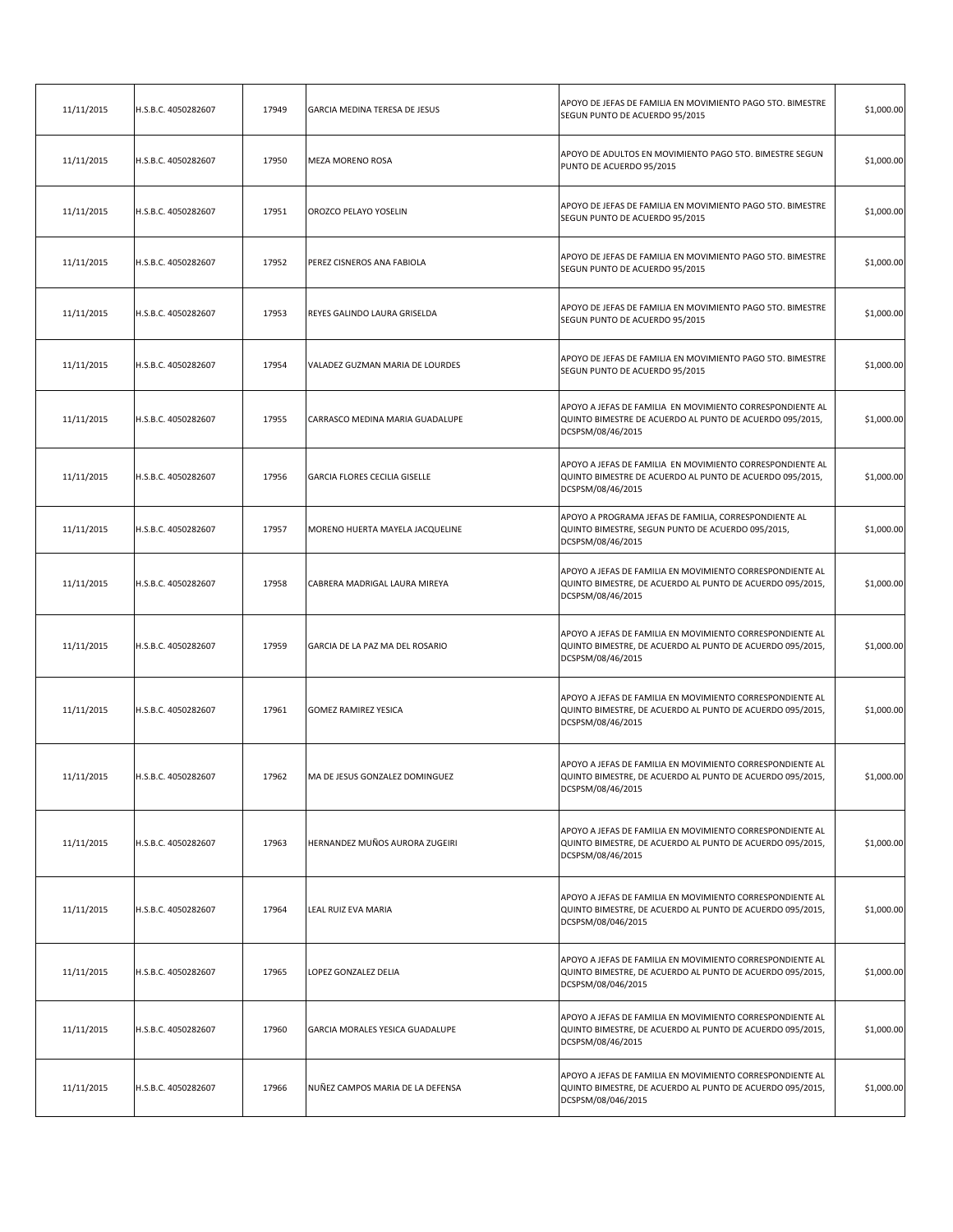| 11/11/2015 | H.S.B.C. 4050282607 | 17967 | ORTEGA DE LA CRUZ ELSA GEORGINA  | APOYO A JEFAS DE FAMILIA EN MOVIMIENTO CORRESPONDIENTE AL<br>QUINTO BIMESTRE, DE ACUERDO AL PUNTO DE ACUERDO 095/2015,<br>DCSPSM/08/046/2015         | \$1,000.00  |
|------------|---------------------|-------|----------------------------------|------------------------------------------------------------------------------------------------------------------------------------------------------|-------------|
| 11/11/2015 | H.S.B.C. 4050282607 | 17968 | PULIDO QUINTERO BASILIA          | APOYO A JEFAS DE FAMILIA EN MOVIMIENTO CORRESPONDIENTE AL<br>QUINTO BIMESTRE, DE ACUERDO AL PUNTO DE ACUERDO 095/2015,<br>DCSPSM/08/046/2015         | \$1,000.00  |
| 11/11/2015 | H.S.B.C. 4050282607 | 17969 | FLORES GARCIA MARIA DEL PILAR    | APOYO A JEFAS DE FAMILIA EN MOVIMIENTO CORRESPONDIENTE AL<br>QUINTO BIMESTRE, DE ACUERDO AL PUNTO DE ACUERDO 095/2015,<br>DCSPSM/08/046/2015         | \$1,000.00  |
| 11/11/2015 | H.S.B.C. 4050282607 | 17970 | <b>TOVAR GARCIA LEONEL</b>       | APOYO A ADULTOS EN MOVIMIENTO CORRESPONDIENTE AL QUINTO<br>BIMESTRE, DE ACUERDO AL PUNTO DE ACUERDO 095/2015,<br>DCSPSM/08/046/2015                  | \$1,000.00  |
| 11/11/2015 | H.S.B.C. 4050282607 | 17971 | ENCARNACION BONILLA GUILLERMINA  | APOYO A JEFAS DE FAMILIA EN MOVIMIENTO CORRESPONDIENTE AL<br>QUINTO BIMESTRE, DE ACUERDO AL PUNTO DE ACUERDO 095/2015,<br>DCSPSM/08/046/2015         | \$1,000.00  |
| 11/11/2015 | H.S.B.C. 4050282607 | 17972 | GARCIA RODRIGUEZ VANIA IRAIS     | APOYO A JEFAS A JEFAS DE FAMILIA EN MOVIMIENTO<br>CORRESPONDIENTE AL QUINTO BIMESTRE, DE ACUERDO AL PUNTO DE<br>ACUERDO 095/2015, DCSPSM/08/046/2015 | \$1,000.00  |
| 11/11/2015 | H.S.B.C. 4050282607 | 17973 | GOMEZ CIPRES MARIA MONSERRAT     | APOYO A JEFAS A JEFAS DE FAMILIA EN MOVIMIENTO<br>CORRESPONDIENTE AL QUINTO BIMESTRE, DE ACUERDO AL PUNTO DE<br>ACUERDO 095/2015, DCSPSM/08/046/2015 | \$1,000.00  |
| 11/11/2015 | H.S.B.C. 4050282607 | 17974 | NUÑEZ CAMPOS MAYRA               | APOYO A JEFAS DE FAMILIA EN MOVIMIENTO CORRESPONDIENTE AL<br>QUINTO BIMESTRE, DE ACUERDO AL PUNTO DE ACUERDO 095/2015,<br>DCSPSM/08/046/2015         | \$1,000.00  |
| 11/11/2015 | H.S.B.C. 4050282607 | 17975 | REYNOSO LOPEZ MARIA DEL ROSARIO  | APOYO A JEFAS A JEFAS DE FAMILIA EN MOVIMIENTO<br>CORRESPONDIENTE AL QUINTO BIMESTRE, DE ACUERDO AL PUNTO DE<br>ACUERDO 095/2015, DCSPSM/08/046/2015 | \$1,000.00  |
| 11/11/2015 | H.S.B.C. 4050282607 | 17976 | RUIZ UREÑA CRISTINA              | APOYO A JEFAS A JEFAS DE FAMILIA EN MOVIMIENTO<br>CORRESPONDIENTE AL QUINTO BIMESTRE, DE ACUERDO AL PUNTO DE<br>ACUERDO 095/2015, DCSPSM/08/046/2015 | \$1,000.00  |
| 11/11/2015 | H.S.B.C. 4050282607 | 17977 | ESTRADA GURROLA MARTHA ALICIA    | APOYO A JEFAS A JEFAS DE FAMILIA EN MOVIMIENTO<br>CORRESPONDIENTE AL QUINTO BIMESTRE, DE ACUERDO AL PUNTO DE<br>ACUERDO 095/2015, DCSPSM/08/046/2015 | \$1,000.00  |
| 11/11/2015 | H.S.B.C. 4050282607 | 17978 | Comision Federal de Electricidad | PAGO DE CONSUMO DE ENERGIA ELECTRICA PERIODO DEL 18 DE<br>AGOSTO AL 21 DE OCTUBRE 2015                                                               | \$45,797.00 |
| 11/11/2015 | H.S.B.C. 4050282607 | 17979 | Comision Federal de Electricidad | ENERGIA ELECTRICA PERIODO DEL 18 DE SEPTIEMBRE AL 21 DE<br>OCTUBRE 2015                                                                              | \$35,352.00 |
| 11/11/2015 | H.S.B.C. 4050282607 | 17980 | TERESA ALEJANDRINA GODINA MEDINA | Cursos de capacitación                                                                                                                               | \$20,000.00 |
| 11/11/2015 | H.S.B.C. 4050282607 | 17938 | JIMENEZ FLORES OLGA              | APOYO DE JEFAS DE FAMILIA EN MOVIMIENTO PAGO 5TO. BIMESTRE<br>SEGUN PUNTO DE ACUERDO 95/2015                                                         | \$1,000.00  |
| 11/11/2015 | H.S.B.C. 4050282607 | 17981 | MEDINA ZARAGOZA JOSE LUIS        | FORMATOS VALORADOS                                                                                                                                   | \$7,000.00  |
| 12/11/2015 | H.S.B.C. 4050282607 | 17982 | ROSAS GONZALEZ MARTHA PATRICIA   | PAGO IMPROCEDENTE EN RAZON DE QUE SE GENERA UN ADEUDO DE<br>FORMA ERRONEA POR CONCEPTO DE IMPUESTO PREDIAL.                                          | \$16,296.81 |
| 12/11/2015 | H.S.B.C. 4050282607 | 17983 | NARVIK BALANZAR GALEANA          | TERMINO DE FUNCION DE QUIEN FUNGIA COMO EVENTUAL                                                                                                     | \$3,378.18  |
| 12/11/2015 | H.S.B.C. 4050282607 | 17984 | DIAZ RAMIREZ KATIA CORINNE       | TERMINO DE FUNCION DE QUIEN FUNGIA COMO ASESOR PARTICULAR<br>DE REGIDOR                                                                              | \$23,808.06 |
| 12/11/2015 | H.S.B.C. 4050282607 | 17985 | ARMANDO JORGE WILD HILDINGSON    | TERMINO DE FUNCION DE QUIEN FUNGIA COMO EVENTUAL                                                                                                     | \$7,980.82  |
| 12/11/2015 | H.S.B.C. 4050282607 | 17986 | AGUILAR OROZCO LUIS ARTURO       | TERMINO DE FUNCION DE QUIEN FUNGIA COMO AUXILIAR<br>PARTICULAR DE REGIDOR                                                                            | \$13,478.90 |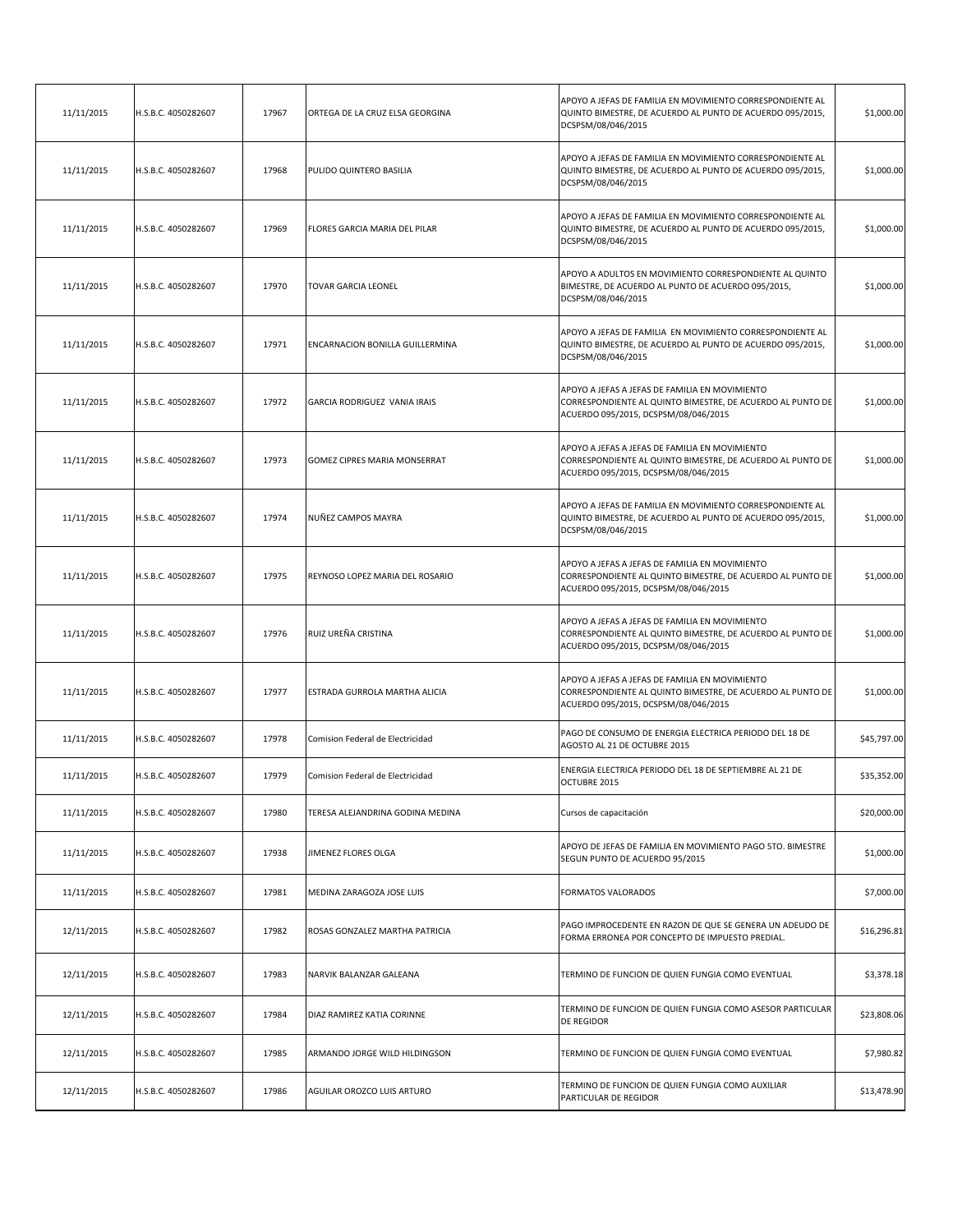| 12/11/2015 | H.S.B.C. 4050282607 | 17987 | BLANCA LORENA ORTEGA REA                 | TERMINO DE FUNCION DE QUIEN FUNGIA COMO INSPECTOR EN VIA<br>PUBLICA                                                                                                                                                    | \$3,812.33  |
|------------|---------------------|-------|------------------------------------------|------------------------------------------------------------------------------------------------------------------------------------------------------------------------------------------------------------------------|-------------|
| 12/11/2015 | H.S.B.C. 4050282607 | 17988 | MA. YOLANDA RUIZ RIVERA                  | PAGO A RECLUTADOR CORRESPONDIENTE AL PROGRAMA ABC                                                                                                                                                                      | \$600.00    |
| 12/11/2015 | H.S.B.C. 4050282607 | 17989 | XOCHITL HERNANDEZ MUÑOZ                  | PAGO A RECLUTADOR CORRESPONDIENTE AL PROGRAMA ABC                                                                                                                                                                      | \$400.00    |
| 12/11/2015 | H.S.B.C. 4050282607 | 17990 | OFELIA VARGAS SALINAS                    | PAGO A RECLUTADOR CORRESPONDIENTE AL PROGRAMA ABC                                                                                                                                                                      | \$500.00    |
| 12/11/2015 | H.S.B.C. 4050282607 | 17991 | GAMA GONZALEZ NORMA YESENIA              | PAGO A RECLUTADOR CORRESPONDIENTE AL PROGRAMA ABC                                                                                                                                                                      | \$400.00    |
| 12/11/2015 | H.S.B.C. 4050282607 | 17992 | <b>VALLE ZENDEJAS JOEL</b>               | PAGO A RECLUTADOR CORRESPONDIENTE AL PROGRAMA ABC                                                                                                                                                                      | \$1,300.00  |
| 12/11/2015 | H.S.B.C. 4050282607 | 17993 | VALLE ZENDEJAS JOEL                      | PAGO A RECLUTADOR CORRESPONDIENTE AL PROGRAMA ABC                                                                                                                                                                      | \$1,400.00  |
| 12/11/2015 | H.S.B.C. 4050282607 | 17994 | ENRIQUE FAVIAN RAMIREZ CARDENAS          | CUMPLIMIENTO EJECUTORIA DE AMPARO EXP. 389/2014, JUZGADO<br>OCTAVO DE DISTRITO EN MATERIA ADMINISTRATIVA Y DE TRABAJO.                                                                                                 | \$474.55    |
| 12/11/2015 | H.S.B.C. 4050282607 | 17995 | <b>CUEVAS LANDEROS RAUL</b>              | Alimentos para los Secretarios Generales y personal auxiliar del<br>Tribunal de Arbitraje y Escalafón del Estado de Jalisco, lo anterior para<br>los diferentes eventos de entrega de finiquitos del personal eventual | \$4,500.00  |
| 12/11/2015 | H.S.B.C. 4050282607 | 17996 | MARTIN JIMENEZ JORGE ALBERTO             | ENVIO DE DOCUMENTACION INDISPENSABLE PARA LA OPERACION DE<br>SUBSEMUN                                                                                                                                                  | \$2,000.00  |
| 12/11/2015 | H.S.B.C. 4050282607 | 17997 | CUEVAS LANDEROS RAUL                     | Pago de deducible y pension de M-88                                                                                                                                                                                    | \$4,100.00  |
| 12/11/2015 | H.S.B.C. 4050282607 | 17998 | <b>CUEVAS LANDEROS RAUL</b>              | Pago de deducible y pension de M-92                                                                                                                                                                                    | \$5,550.00  |
| 12/11/2015 | H.S.B.C. 4050282607 | 17999 | JOSE ALBERTO CASAS REYNOSO               | pago para emplacamiento                                                                                                                                                                                                | \$18,213.00 |
| 12/11/2015 | H.S.B.C. 4050282607 | 18000 | <b>CUEVAS LANDEROS RAUL</b>              | Pago por ajuste para regularización del servicio de energía electrica del<br>Núm de servicio 477890800212                                                                                                              | \$1,098.00  |
| 12/11/2015 | H.S.B.C. 4050282607 | 18001 | Operadora Turistica Aurora, S.A. de C.V. | PAGO DE EVENTO MERITO EMPRESARIAL                                                                                                                                                                                      | \$33,350.00 |
| 13/11/2015 | H.S.B.C. 4050282607 | 18002 | IGNACIO PLASCENCIA ASIS                  | CUMPLIMIENTO EJECUTORIA DE AMPARO EXP. 605/2015, JUZGADO<br>SEXTO DE DISTRITO EN MATERIA ADMINISTRTAIVA Y DE TRABAJO.                                                                                                  | \$1,702.35  |
| 13/11/2015 | H.S.B.C. 4050282607 | 18003 | NAVARRO CERDA DORA LUZ                   | PAGO DUPLICADO CORRESPONDIENTE AL IMPUESTO PREDIAL CUENTA<br>132-U-3483.                                                                                                                                               | \$1,040.88  |
| 13/11/2015 | H.S.B.C. 4050282607 | 18004 | RUPERTO ANTONIO SUDER ALCALA             | CUMPLIMIENTO EJECUTORIA DE AMPARO EXP. 1500/2014, JUZGADO<br>SEXTO DE DISTRITO EN MATERIA ADMINISTRATIVA Y DE TRABAJO.                                                                                                 | \$13,821.02 |
| 13/11/2015 | H.S.B.C. 4050282607 | 18005 | MARTHA ELVA GUARCH RUIZ                  | CUMPLIMIENTO EJECUTORIA DE AMPARO EXP. 681/2013, TERCERA<br>SALA UNITARIA DEL TRIBUNAL DE LO ADMINISTRATIVO EN MATERIA<br>ADMINISTRATIVA.                                                                              | \$5,416.36  |
| 13/11/2015 | H.S.B.C. 4050282607 | 18006 | MIGUEL SACAL SMEKE                       | CUMPLIMIENTO EJECUTORIA DE AMPARO EXP. 463/2015, JUZGADO<br>CUARTO DE DISTRITO EN MATERIA ADMINISTRATIVA Y DE TRABAJO.                                                                                                 | \$19,542.96 |
| 17/11/2015 | H.S.B.C. 4050282607 | 18007 | DANIA ALEJANDRA ZAVALA MONROY            | PAGO NOMINA CON CHEQUE 1ERA QNA DE NOVIEMBRE 2015                                                                                                                                                                      | \$5,012.73  |
| 17/11/2015 | H.S.B.C. 4050282607 | 18008 | ERIK DANIEL TAPIA IBARRA                 | PAGO NOMINA CON CHEQUE 1ERA QNA DE NOVIEMBRE 2015                                                                                                                                                                      | \$18,038.31 |
| 17/11/2015 | H.S.B.C. 4050282607 | 18009 | GONZALEZ ENCISO RAUL                     | PAGO NOMINA CON CHEQUE 1ERA QNA DE NOVIEMBRE 2015                                                                                                                                                                      | \$3,436.31  |
| 17/11/2015 | H.S.B.C. 4050282607 | 18010 | MIRIAM GUADALUPE SANCHEZ GARCIA          | PAGO NOMINA CON CHEQUE 1ERA QNA DE NOVIEMBRE 2015                                                                                                                                                                      | \$3,993.63  |
| 17/11/2015 | H.S.B.C. 4050282607 | 18011 | ZENAIDO JUAREZ GUZMAN                    | PAGO NOMINA CON CHEQUE 2DA QNA DE OCTUBRE 2015                                                                                                                                                                         | \$3,123.08  |
| 18/11/2015 | H.S.B.C. 4050282607 | 18012 | MIRIAM GUADALUPE SANCHEZ GARCIA          | PAGO NOMINA CON CHEQUE 2DA QNA DE OCTUBRE 2015                                                                                                                                                                         | \$3,993.13  |
| 18/11/2015 | H.S.B.C. 4050282607 | 18013 | GLORIA GUADALUPE SALAZAR ARRIAGA         | TERMINO DE FUNCION DE QUIEN FUNGIA COMO EVENTUAL                                                                                                                                                                       | \$3,192.62  |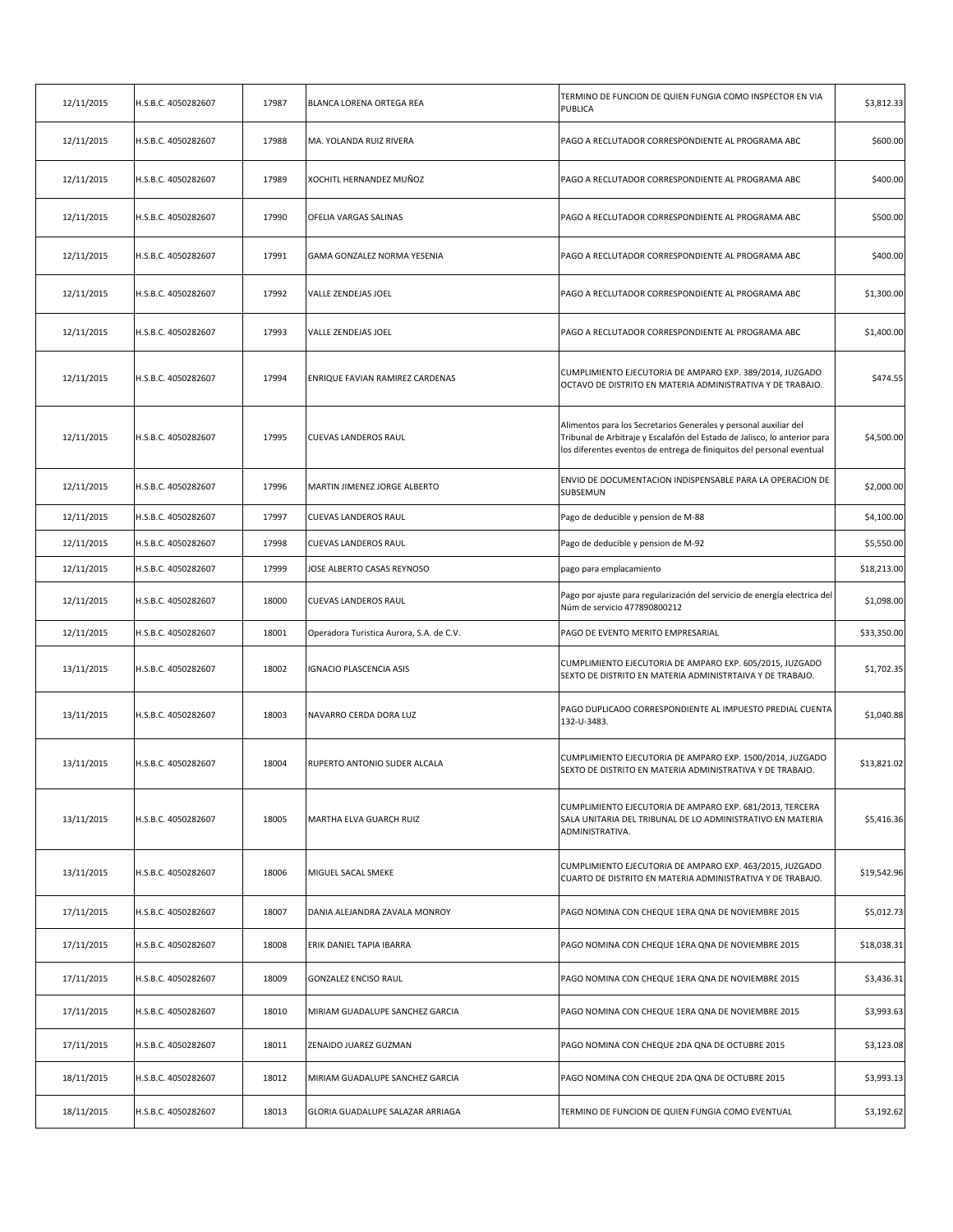| 18/11/2015 | H.S.B.C. 4050282607 | 18014 | RAQUEL SALINAS GARCILAZO            | TERMINO DE FUNCION DE QUIEN FUNGIA COMO EVENTUAL                                                                       | \$6,818.69   |
|------------|---------------------|-------|-------------------------------------|------------------------------------------------------------------------------------------------------------------------|--------------|
| 18/11/2015 | H.S.B.C. 4050282607 | 18015 | GERARDO SANCHEZ DELGADILLO          | TERMINO DE FUNCION DE QUIEN FUNGIA COMO EVENTUAL                                                                       | \$8,778.90   |
| 18/11/2015 | H.S.B.C. 4050282607 | 18016 | FERNANDO SANCHEZ MARTINEZ           | TERMINO DE FUNCION DE QUIEN FUNGIA COMO EVENTUAL                                                                       | \$8,778.90   |
| 18/11/2015 | H.S.B.C. 4050282607 | 18017 | OMAR SANCHEZ PATIÑO                 | TERMINO DE FUNCION DE QUIEN FUNGIA COMO EVENTUAL                                                                       | \$8,645.89   |
| 18/11/2015 | H.S.B.C. 4050282607 | 18018 | RAMON SANCHEZ PIZANO                | TERMINO DE FUNCION DE QUIEN FUNGIA COMO EVENTUAL                                                                       | \$2,285.38   |
| 18/11/2015 | H.S.B.C. 4050282607 | 18019 | EDMUNDO SANCHEZ ROMO                | TERMINO DE FUNCION DE QUIEN FUNGIA COMO EVENTUAL                                                                       | \$7,980.82   |
| 18/11/2015 | H.S.B.C. 4050282607 | 18020 | ARNULFO TORRES CARDENAS             | TERMINO DE FUNCION DE QUIEN FUNGIA COMO EVENTUAL                                                                       | \$2,483.93   |
| 18/11/2015 | H.S.B.C. 4050282607 | 18021 | <b>ISMAEL TORREZ VENEGAS</b>        | TERMINO DE FUNCION DE QUIEN FUNGIA COMO EVENTUAL                                                                       | \$5,320.55   |
| 18/11/2015 | H.S.B.C. 4050282607 | 18022 | VARGAS CHAVEZ GUADALUPE ALEJANDRINA | TERMINO DE FUNCION DE QUIEN FUNGIA COMO EVENTUAL                                                                       | \$9,004.55   |
| 18/11/2015 | H.S.B.C. 4050282607 | 18023 | <b>GRACIELA VIDRIO MARTINEZ</b>     | TERMINO DE FUNCION DE QUIEN FUNGIA COMO EVENTUAL                                                                       | \$4,222.91   |
| 18/11/2015 | H.S.B.C. 4050282607 | 18024 | JULIO VARGAS DE PAZ                 | TERMINO DE FUNCION DE QUIEN FUNGIA COMO EVENTUAL                                                                       | \$6,118.63   |
| 18/11/2015 | H.S.B.C. 4050282607 | 18025 | MARIA GUADALUPE VILLALOBOS GUZMAN   | TERMINO DE FUNCION DE QUIEN FUNGIA COMO EVENTUAL                                                                       | \$6,818.69   |
| 18/11/2015 | H.S.B.C. 4050282607 | 18026 | RUMALDO SANTILLAN GONZALEZ          | TERMINO DE FUNCION DE QUIEN FUNGIA COMO EVENTUAL                                                                       | \$2,464.23   |
| 18/11/2015 | H.S.B.C. 4050282607 | 18027 | MANUEL SANTILLAN GONZALEZ           | TERMINO DE FUNCION DE QUIEN FUNGIA COMO EVENTUAL                                                                       | \$2,464.23   |
| 18/11/2015 | H.S.B.C. 4050282607 | 18028 | MARIO SANTILLAN GONZALEZ            | TERMINO DE FUNCION DE QUIEN FUNGIA COMO EVENTUAL                                                                       | \$2,464.23   |
| 18/11/2015 | H.S.B.C. 4050282607 | 18029 | GABRIELA ALEJANDRA SOLORIO PACHECO  | TERMINO DE FUNCION DE QUIEN FUNGIA COMO EVENTUAL                                                                       | \$3,229.14   |
| 18/11/2015 | H.S.B.C. 4050282607 | 18030 | J GUADALUPE SUAREZ ESPARZA          | TERMINO DE FUNCION DE QUIEN FUNGIA COMO EVENTUAL                                                                       | \$6,650.68   |
| 18/11/2015 | H.S.B.C. 4050282607 | 18031 | ANA VIRGINIA SALCIDO SANCHEZ        | TERMINO DE FUNCION DE QUIEN FUNGIA COMO EVENTUAL                                                                       | \$2,546.69   |
| 18/11/2015 | H.S.B.C. 4050282607 | 18032 | ALMA DELIA SALCEDO ROJO             | TERMINO DE FUNCION DE QUIEN FUNGIA COMO EVENTUAL                                                                       | \$6,650.68   |
| 18/11/2015 | H.S.B.C. 4050282607 | 18033 | Comision Federal de Electricidad    | PAGO DE CONSUMO DE ENERGIA ELECTRICA CORRESPONDIENTE AL<br>PERIODO 03 DE SEPTIEMBRE AL 05 DE NOVIEMBRE                 | \$8,100.00   |
| 18/11/2015 | H.S.B.C. 4050282607 | 18034 | <b>GEORGINA CAMBEROS RUIZ</b>       | PAGO DE CUADRILLA DE FUMIGACIÓN PARA ESCUELAS DEL<br>MUNICIPIO, CORRESP. 1ER. QNA. DE NOVIEMBRE 2015                   | \$4,696.00   |
| 18/11/2015 | H.S.B.C. 4050282607 | 18035 | JORGE OCTAVIO IÑIGUEZ CARDENAS      | Abastecer fondo de kioscos                                                                                             | \$30,000.00  |
| 18/11/2015 | H.S.B.C. 4050282607 | 18036 | <b>GEORGINA CAMBEROS RUIZ</b>       | APOYO A INTITUCIONES EDUCATIVAS CON EL PAGO DE SUBSIDIOS<br>CORRESP. A LA PRIMERA QUINCENA DE NOVIEMBRE DOS MIL QUINCE | \$210,662.00 |
| 18/11/2015 | H.S.B.C. 4050282607 | 18037 | TERESA ALEJANDRINA GODINA MEDINA    | Diseño y desarrollo de ambiente WEB del sistema de gestion de calidad                                                  | \$15,080.00  |
| 18/11/2015 | H.S.B.C. 4050282607 | 18038 | MARIA DEL ROCIO GONZALEZ GARCIA     | SUBSIDIO A MARIA DEL ROCIO GONZALEZ GARCIA                                                                             | \$8,000.00   |
| 18/11/2015 | H.S.B.C. 4050282607 | 18039 | PEDRO FLORES MARTINEZ               | SUBSIDIO A PEDRO FLORES MARTÍNEZ DIA DE SANTA CECILIA                                                                  | \$25,000.00  |
| 18/11/2015 | H.S.B.C. 4050282607 | 18040 | JUNIOR GUZMAN ORTIZ                 | SUBSIDIO A JUNIOR GUZMAN ORTIZ                                                                                         | \$25,000.00  |
| 18/11/2015 | H.S.B.C. 4050282607 | 18041 | JOSE LUIS NAVARRO ZUÑIGA            | SUBSIDIO A JOSE LUIS NAVARRO ZUÑIGA                                                                                    | \$18,000.00  |
| 18/11/2015 | H.S.B.C. 4050282607 | 18042 | ALBERTO URIBE CAMACHO               | SOLICITUD DE GASTO POR COMPROBAR PARA VIAJAR A LA CIUDAD DE<br>MEXICO DEL 19 AL 20 DE NOVIEMBRE 2015                   | \$10,000.00  |
| 19/11/2015 | H.S.B.C. 4050282607 | 18043 | FLORES VALLECILLO FELIPE ALONSO     | TERMINO DE FUNCION DE QUIEN FUNGIA COMO EVENTUAL                                                                       | \$3,716.89   |
| 19/11/2015 | H.S.B.C. 4050282607 | 18044 | CASILLAS CASTELLANOS FELIX SANTONIO | TERMINO DE FUNCION DE QUIEN FUNGIA COMO EVENTUAL                                                                       | \$6,488.49   |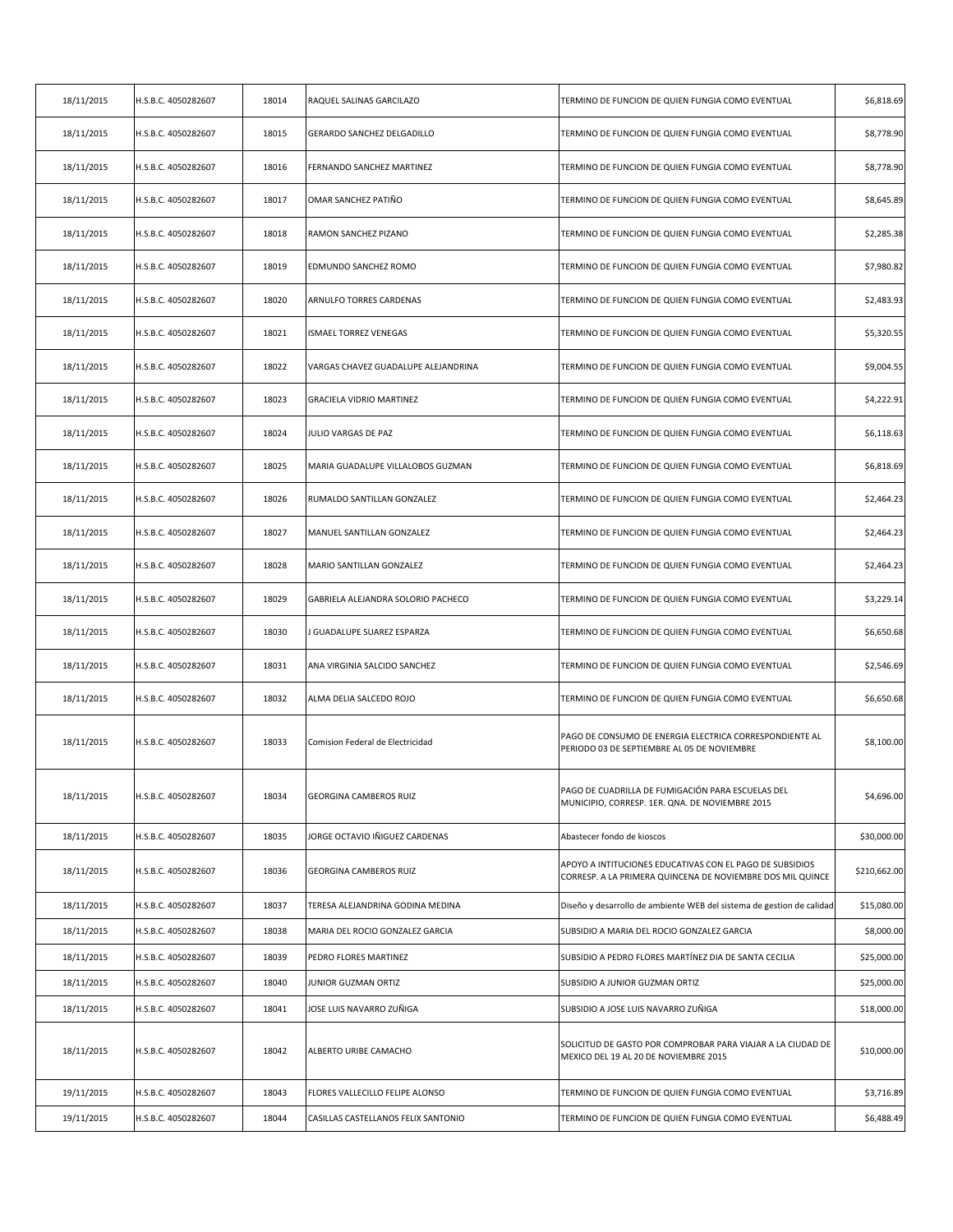| 19/11/2015 | H.S.B.C. 4050282607 | 18045 | VLADIMIR GERARDO RICO TOSTADO       | TERMINO DE FUNCION DE QUIEN FUNGIA COMO EVENTUAL | \$23,570.03 |
|------------|---------------------|-------|-------------------------------------|--------------------------------------------------|-------------|
| 19/11/2015 | H.S.B.C. 4050282607 | 18046 | ORTEGA GARCIA JOAQUIN               | TERMINO DE FUNCION DE QUIEN FUNGIA COMO EVENTUAL | \$5,677.70  |
| 19/11/2015 | H.S.B.C. 4050282607 | 18047 | BELEN RODRIGUEZ GARCIA              | TERMINO DE FUNCION DE QUIEN FUNGIA COMO EVENTUAL | \$3,477.71  |
| 19/11/2015 | H.S.B.C. 4050282607 | 18048 | ORTEGA GONZALEZ MARIA ELENA         | TERMINO DE FUNCION DE QUIEN FUNGIA COMO EVENTUAL | \$8,914.38  |
| 19/11/2015 | H.S.B.C. 4050282607 | 18049 | MARIA ENRIQUETA OBREGON CARRILLO    | TERMINO DE FUNCION DE QUIEN FUNGIA COMO EVENTUAL | \$9,310.96  |
| 19/11/2015 | H.S.B.C. 4050282607 | 18050 | LIZBETH ALEJANDRA BUENO GONZALEZ    | TERMINO DE FUNCION DE QUIEN FUNGIA COMO EVENTUAL | \$3,477.71  |
| 19/11/2015 | H.S.B.C. 4050282607 | 18051 | PEÑA CAMPOS ELENA YAZMIN            | TERMINO DE FUNCION DE QUIEN FUNGIA COMO EVENTUAL | \$4,627.53  |
| 19/11/2015 | H.S.B.C. 4050282607 | 18052 | EUGENIO ENRIQUE PAPPATERRA ORENDAIN | TERMINO DE FUNCION DE QUIEN FUNGIA COMO EVENTUAL | \$10,209.32 |
| 19/11/2015 | H.S.B.C. 4050282607 | 18053 | MA REYNALDA SANCHEZ RIOS            | TERMINO DE FUNCION DE QUIEN FUNGIA COMO EVENTUAL | \$11,306.16 |
| 19/11/2015 | H.S.B.C. 4050282607 | 18054 | ALMA IVONNE RAMIREZ SANCHEZ         | TERMINO DE FUNCION DE QUIEN FUNGIA COMO EVENTUAL | \$5,985.62  |
| 19/11/2015 | H.S.B.C. 4050282607 | 18055 | JOSE MIGUEL RUVALCABA FREGOSO       | TERMINO DE FUNCION DE QUIEN FUNGIA COMO EVENTUAL | \$7,315.75  |
| 19/11/2015 | H.S.B.C. 4050282607 | 18056 | JUAN VALENTIN RODRIGUEZ MARISCAL    | TERMINO DE FUNCION DE QUIEN FUNGIA COMO EVENTUAL | \$2,807.02  |
| 19/11/2015 | H.S.B.C. 4050282607 | 18057 | SARA ROSAURA RODRIGUEZ GUTIERREZ    | TERMINO DE FUNCION DE QUIEN FUNGIA COMO EVENTUAL | \$8,645.89  |
| 19/11/2015 | H.S.B.C. 4050282607 | 18058 | ROBLES DIAZ YANET                   | TERMINO DE FUNCION DE QUIEN FUNGIA COMO EVENTUAL | \$7,844.66  |
| 19/11/2015 | H.S.B.C. 4050282607 | 18059 | ERIKA VIRGINIA SAUCEDO RODRIGUEZ    | TERMINO DE FUNCION DE QUIEN FUNGIA COMO EVENTUAL | \$4,719.55  |
| 19/11/2015 | H.S.B.C. 4050282607 | 18060 | JUAN CARLOS MARTINEZ GUTIERREZ      | TERMINO DE FUNCION DE QUIEN FUNGIA COMO EVENTUAL | \$18,276.08 |
| 19/11/2015 | H.S.B.C. 4050282607 | 18061 | JESUS MIGUEL RAMIREZ TELLEZ         | TERMINO DE FUNCION DE QUIEN FUNGIA COMO EVENTUAL | \$23,623.23 |
| 19/11/2015 | H.S.B.C. 4050282607 | 18062 | JULIO RAMIREZ ISIORDIA              | TERMINO DE FUNCION DE QUIEN FUNGIA COMO EVENTUAL | \$4,222.91  |
| 19/11/2015 | H.S.B.C. 4050282607 | 18063 | MARIA LETICIA MARTINEZ VILLALOBOS   | TERMINO DE FUNCION DE QUIEN FUNGIA COMO EVENTUAL | \$4,625.62  |
| 19/11/2015 | H.S.B.C. 4050282607 | 18064 | JUAN FRANCISCO VIDRIO TEJEDA        | TERMINO DE FUNCION DE QUIEN FUNGIA COMO EVENTUAL | \$2,483.93  |
| 19/11/2015 | H.S.B.C. 4050282607 | 18065 | BERTHA VIDRIO CASTAÑON              | TERMINO DE FUNCION DE QUIEN FUNGIA COMO EVENTUAL | \$2,732.50  |
| 19/11/2015 | H.S.B.C. 4050282607 | 18066 | EDGAR VELAZCO JIMENEZ               | TERMINO DE FUNCION DE QUIEN FUNGIA COMO EVENTUAL | \$7,980.82  |
| 19/11/2015 | H.S.B.C. 4050282607 | 18067 | ANGEL RICO ROJO                     | TERMINO DE FUNCION DE QUIEN FUNGIA COMO EVENTUAL | \$5,985.62  |
| 19/11/2015 | H.S.B.C. 4050282607 | 18068 | RIVERA RAMIREZ JUAN ANTONIO         | TERMINO DE FUNCION DE QUIEN FUNGIA COMO EVENTUAL | \$3,762.10  |
| 19/11/2015 | H.S.B.C. 4050282607 | 18069 | CRISTINA RIVERA ALVARADO            | TERMINO DE FUNCION DE QUIEN FUNGIA COMO EVENTUAL | \$3,974.35  |
| 19/11/2015 | H.S.B.C. 4050282607 | 18071 | JACINTO HUMBERTO MORALES SANCHEZ    | TERMINO DE FUNCION DE QUIEN FUNGIA COMO EVENTUAL | \$9,310.96  |
| 19/11/2015 | H.S.B.C. 4050282607 | 18072 | NOEMI ARACELI MONTOYA GOMEZ         | TERMINO DE FUNCION DE QUIEN FUNGIA COMO EVENTUAL | \$6,650.68  |
| 19/11/2015 | H.S.B.C. 4050282607 | 18073 | MARIA MERCEDES MONTOYA GOMEZ        | TERMINO DE FUNCION DE QUIEN FUNGIA COMO EVENTUAL | \$6,650.68  |
| 19/11/2015 | H.S.B.C. 4050282607 | 18074 | ROSALIO MARTINEZ VENTURA            | TERMINO DE FUNCION DE QUIEN FUNGIA COMO EVENTUAL | \$3,080.10  |
| 19/11/2015 | H.S.B.C. 4050282607 | 18075 | MARTINEZ VALENCIA CINDY             | TERMINO DE FUNCION DE QUIEN FUNGIA COMO EVENTUAL | \$5,515.07  |
| 19/11/2015 | H.S.B.C. 4050282607 | 18076 | VICTOR JAVIER MONDRAGON RUIZ        | TERMINO DE FUNCION DE QUIEN FUNGIA COMO EVENTUAL | \$3,080.10  |
| 19/11/2015 | H.S.B.C. 4050282607 | 18077 | MONCIVAIZ BARRIGA CATHY             | TERMINO DE FUNCION DE QUIEN FUNGIA COMO EVENTUAL | \$2,333.61  |
| 19/11/2015 | H.S.B.C. 4050282607 | 18078 | MIGUEL ANGEL MARTINEZ PACAS         | TERMINO DE FUNCION DE QUIEN FUNGIA COMO EVENTUAL | \$4,673.96  |
| 19/11/2015 | H.S.B.C. 4050282607 | 18079 | GLORIA ADRIANA RAMOS GUTIERREZ      | TERMINO DE FUNCION DE QUIEN FUNGIA COMO EVENTUAL | \$2,235.62  |
| 19/11/2015 | H.S.B.C. 4050282607 | 18080 | JOSE DE JESUS ROBLEDO CORONA        | TERMINO DE FUNCION DE QUIEN FUNGIA COMO EVENTUAL | \$2,285.38  |
| 19/11/2015 | H.S.B.C. 4050282607 | 18081 | ESPERANZA RUIZ HERNANDEZ            | TERMINO DE FUNCION DE QUIEN FUNGIA COMO EVENTUAL | \$2,483.93  |
| 19/11/2015 | H.S.B.C. 4050282607 | 18082 | SERAPIO RODRIGUEZ CORTES            | TERMINO DE FUNCION DE QUIEN FUNGIA COMO EVENTUAL | \$2,235.62  |
| 19/11/2015 | H.S.B.C. 4050282607 | 18083 | LUIS EDUARDO ROMERO GOMEZ           | TERMINO DE FUNCION DE QUIEN FUNGIA COMO EVENTUAL | \$18,276.08 |
| 19/11/2015 | H.S.B.C. 4050282607 | 18084 | FRANCISCO RODRIGUEZ ALDANA          | TERMINO DE FUNCION DE QUIEN FUNGIA COMO EVENTUAL | \$2,235.62  |
| 19/11/2015 | H.S.B.C. 4050282607 | 18085 | MANUEL RODRIGUEZ GALINDO            | TERMINO DE FUNCION DE QUIEN FUNGIA COMO EVENTUAL | \$2,445.29  |
| 19/11/2015 | H.S.B.C. 4050282607 | 18086 | ALEJANDRO RODRIGUEZ MARQUEZ         | TERMINO DE FUNCION DE QUIEN FUNGIA COMO EVENTUAL | \$3,080.10  |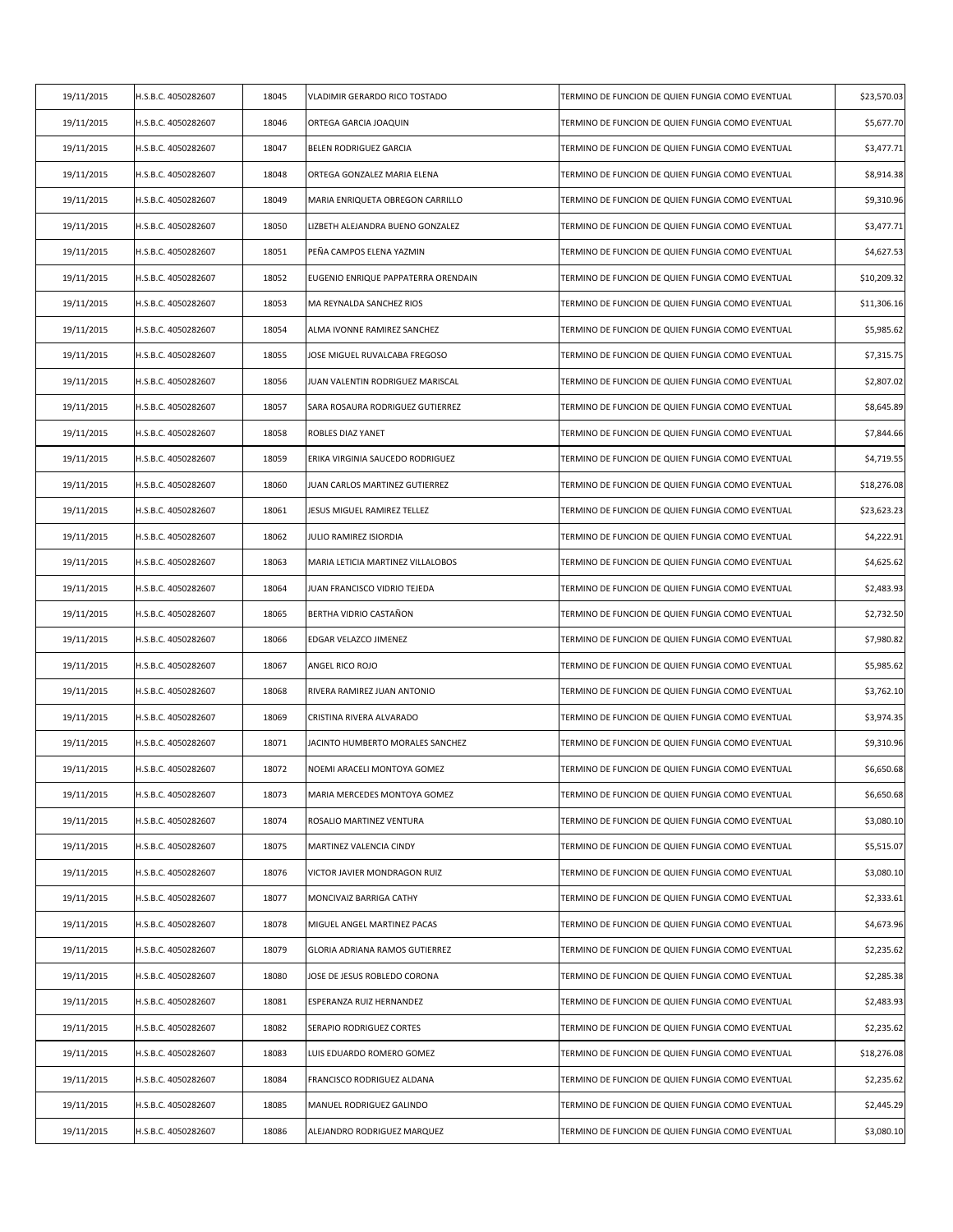| 19/11/2015 | H.S.B.C. 4050282607 | 18087 | <b>GRACIELA REYES AYON</b>            | TERMINO DE FUNCION DE QUIEN FUNGIA COMO EVENTUAL                                                                                                                                            | \$5,985.62  |
|------------|---------------------|-------|---------------------------------------|---------------------------------------------------------------------------------------------------------------------------------------------------------------------------------------------|-------------|
| 19/11/2015 | H.S.B.C. 4050282607 | 18088 | CRISTOBAL RAMOS VILLAFUERTE           | TERMINO DE FUNCION DE QUIEN FUNGIA COMO EVENTUAL                                                                                                                                            | \$6,597.48  |
| 19/11/2015 | H.S.B.C. 4050282607 | 18089 | JORGE ARMANDO RAMOS ZERMEÑO           | TERMINO DE FUNCION DE QUIEN FUNGIA COMO EVENTUAL                                                                                                                                            | \$2,285.38  |
| 19/11/2015 | H.S.B.C. 4050282607 | 18070 | BARRAGAN ALVAREZ GUADALUPE YANETH     | TERMINO DE FUNCION DE QUIEN FUNGIA COMO EVENTUAL                                                                                                                                            | \$5,915.59  |
| 19/11/2015 | H.S.B.C. 4050282607 | 18092 | SAMUEL MARTINEZ CURIEL                | TERMINO DE FUNCION DE QUIEN FUNGIA COMO EVENTUAL                                                                                                                                            | \$18,276.08 |
| 19/11/2015 | H.S.B.C. 4050282607 | 18093 | OSCAR GERARDO ESTRELLA ARJONA         | TERMINO DE FUNCION DE QUIEN FUNGIA COMO EVENTUAL                                                                                                                                            | \$8,694.15  |
| 19/11/2015 | H.S.B.C. 4050282607 | 18094 | BLANCA ESTELA CONTRERAS TISCAREÑO     | TERMINO DE FUNCION DE QUIEN FUNGIA COMO EVENTUAL                                                                                                                                            | \$2,980.82  |
| 19/11/2015 | H.S.B.C. 4050282607 | 18095 | JAIME JOEL MARTINEZ TORRES            | TERMINO DE FUNCION DE QUIEN FUNGIA COMO EVENTUAL                                                                                                                                            | \$6,650.68  |
| 19/11/2015 | H.S.B.C. 4050282607 | 18096 | DANIELA ANGELICA LOZANO VAZQUEZ       | TERMINO DE FUNCION DE QUIEN FUNGIA COMO EVENTUAL                                                                                                                                            | \$14,365.48 |
| 19/11/2015 | H.S.B.C. 4050282607 | 18097 | OMAR EDUARDO NUÑEZ NUÑO               | TERMINO DE FUNCION DE QUIEN FUNGIA COMO EVENTUAL                                                                                                                                            | \$10,641.10 |
| 19/11/2015 | H.S.B.C. 4050282607 | 18098 | JORGE MENDOZA MONDRAGON               | TERMINO DE FUNCION DE QUIEN FUNGIA COMO EVENTUAL                                                                                                                                            | \$15,030.55 |
| 19/11/2015 | H.S.B.C. 4050282607 | 18099 | ANA LUZ SUAREZ RAMIREZ                | TERMINO DE FUNCION DE QUIEN FUNGIA COMO EVENTUAL                                                                                                                                            | \$6,219.18  |
| 19/11/2015 | H.S.B.C. 4050282607 | 18100 | ADRIANA RAMIREZ MEDEL                 | TERMINO DE FUNCION DE QUIEN FUNGIA COMO EVENTUAL                                                                                                                                            | \$11,628.20 |
| 19/11/2015 | H.S.B.C. 4050282607 | 18101 | RIVAS SERRATOS JOSE LUIS              | TERMINO DE FUNCION DE QUIEN FUNGIA COMO EVENTUAL                                                                                                                                            | \$7,684.93  |
| 19/11/2015 | H.S.B.C. 4050282607 | 18102 | CANDY NATALI MUNGUIA VALENZUELA       | TERMINO DE FUNCION DE QUIEN FUNGIA COMO EVENTUAL                                                                                                                                            | \$6,818.69  |
| 19/11/2015 | H.S.B.C. 4050282607 | 18103 | MARTIN JIMENEZ JORGE ALBERTO          | SOLICITUD DE GASTO POR COMPROBAR PARA VIAJAR A LA CIUDAD DE<br>MÉXICO AL SECRETARIADO EJECUTIVO DE LA DIR. GRAL. DE<br>SEGURIDAD PÚBLICA. CON ENLACE SUBSEMUN DEL 19, 20 Y 21 DE<br>NOV./15 | \$11,000.00 |
| 19/11/2015 | H.S.B.C. 4050282607 | 18104 | ADRIAN OCTAVIO SALINAS TOSTADO        | TERMINO DE FUNCION DE QUIEN FUNGIA COMO REGIDOR                                                                                                                                             | \$40,172.84 |
| 19/11/2015 | H.S.B.C. 4050282607 | 18105 | BEATRIZ ALEJANDRA TORRES RAMIREZ      | TERMINO DE FUNCION DE QUIEN FUNGIA COMO ASESOR PARTICULAR<br><b>DE REGIDOR</b>                                                                                                              | \$8,892.31  |
| 19/11/2015 | H.S.B.C. 4050282607 | 18106 | GEORGINA CAMBEROS RUIZ                | REFRIGERIOS PARA ESTUDIANTES DE CABECERA MUNICIPAL QUE<br>PARTICIPARÁN EN EL DESFILE DEL 20 DE NOVIEMBRE                                                                                    | \$30,682.00 |
| 19/11/2015 | H.S.B.C. 4050282607 | 18107 | MEDINA ZARAGOZA JOSE LUIS             | COMPRA DE FORMATOS VALORADOS                                                                                                                                                                | \$21,000.00 |
| 19/11/2015 | H.S.B.C. 4050282607 | 18108 | Comision Federal de Electricidad      | ENERGIA ELECTRICA CORRESP. DEL 07 DE SEP. AL 06 DE NOV. 2015                                                                                                                                | \$459.00    |
| 19/11/2015 | H.S.B.C. 4050282607 | 18109 | DAVID ARMANDO CALDERON VAZQUEZ        | TERMINO DE FUNCION DE QUIEN FUNGIA COMO EVENTUAL                                                                                                                                            | \$8,892.31  |
| 19/11/2015 | H.S.B.C. 4050282607 | 18110 | MARIA CONCEPCION GUERRERO FLORES      | TERMINO DE FUNCION DE QUIEN FUNGIA COMO EVENTUAL                                                                                                                                            | \$2,156.84  |
| 19/11/2015 | H.S.B.C. 4050282607 | 18111 | ANA MARIA MARQUEZ PEREZ               | TERMINO DE FUNCION DE QUIEN FUNGIA COMO EVENTUAL                                                                                                                                            | \$3,726.03  |
| 19/11/2015 | H.S.B.C. 4050282607 | 18112 | BALTAZAR MORENO MARIA DE JESUS        | TERMINO DE FUNCION DE QUIEN FUNGIA COMO EVENTUAL                                                                                                                                            | \$3,842.47  |
| 19/11/2015 | H.S.B.C. 4050282607 | 18113 | LARA CABRAL ALMA LUZ                  | TERMINO DE FUNCION DE QUIEN FUNGIA COMO EVENTUAL                                                                                                                                            | \$4,093.61  |
| 19/11/2015 | H.S.B.C. 4050282607 | 18114 | RICARDO LUICES DOON                   | TERMINO DE FUNCION DE QUIEN FUNGIA COMO EVENTUAL                                                                                                                                            | \$3,229.14  |
| 19/11/2015 | H.S.B.C. 4050282607 | 18115 | EDELMIRA MARTINEZ ALCARAZ             | TERMINO DE FUNCION DE QUIEN FUNGIA COMO EVENTUAL                                                                                                                                            | \$3,653.50  |
| 19/11/2015 | H.S.B.C. 4050282607 | 18116 | LOYA HERNANDEZ EDGAR                  | TERMINO DE FUNCION DE QUIEN FUNGIA COMO EVENTUAL                                                                                                                                            | \$6,839.59  |
| 19/11/2015 | H.S.B.C. 4050282607 | 18117 | JIMENEZ GIL MARIA ELENA               | TERMINO DE FUNCION DE QUIEN FUNGIA COMO EVENTUAL                                                                                                                                            | \$4,043.38  |
| 19/11/2015 | H.S.B.C. 4050282607 | 18118 | GODINEZ VELAZQUEZ LAURA               | TERMINO DE FUNCION DE QUIEN FUNGIA COMO EVENTUAL                                                                                                                                            | \$9,508.68  |
| 19/11/2015 | H.S.B.C. 4050282607 | 18119 | JARAMILLO RAMOS LUIS ANTONIO          | TERMINO DE FUNCION DE QUIEN FUNGIA COMO EVENTUAL                                                                                                                                            | \$5,063.01  |
| 19/11/2015 | H.S.B.C. 4050282607 | 18120 | MA AZUCENA IÑIGUEZ BOLAÑOS            | TERMINO DE FUNCION DE QUIEN FUNGIA COMO EVENTUAL                                                                                                                                            | \$5,985.62  |
| 19/11/2015 | H.S.B.C. 4050282607 | 18121 | MENA BARAJAS JOSE ANTONIO             | TERMINO DE FUNCION DE QUIEN FUNGIA COMO ESPECIALISTA EN<br>DESARROLLO SOCIAL                                                                                                                | \$13,431.00 |
| 19/11/2015 | H.S.B.C. 4050282607 | 18122 | CARLOS RISSO ELLIOT                   | TERMINO DE FUNCION DE QUIEN FUNGIA COMO ANALISTA EN<br>SECRETARIA PARTICULAR                                                                                                                | \$4,332.20  |
| 19/11/2015 | H.S.B.C. 4050282607 | 18123 | ALVARO CERVANTES FRANCO               | TERMINO DE FUNCION DE QUIEN FUNGIA COMO EVENTUAL                                                                                                                                            | \$2,980.82  |
| 19/11/2015 | H.S.B.C. 4050282607 | 18124 | MARIA GUADALUPE COVARRUBIAS RODRIGUEZ | TERMINO DE FUNCION DE QUIEN FUNGIA COMO EVENTUAL                                                                                                                                            | \$6,818.69  |
| 19/11/2015 | H.S.B.C. 4050282607 | 18125 | ADRIANA LEYVA PEREZ                   | TERMINO DE FUNCION DE QUIEN FUNGIA COMO EVENTUAL                                                                                                                                            | \$15,961.64 |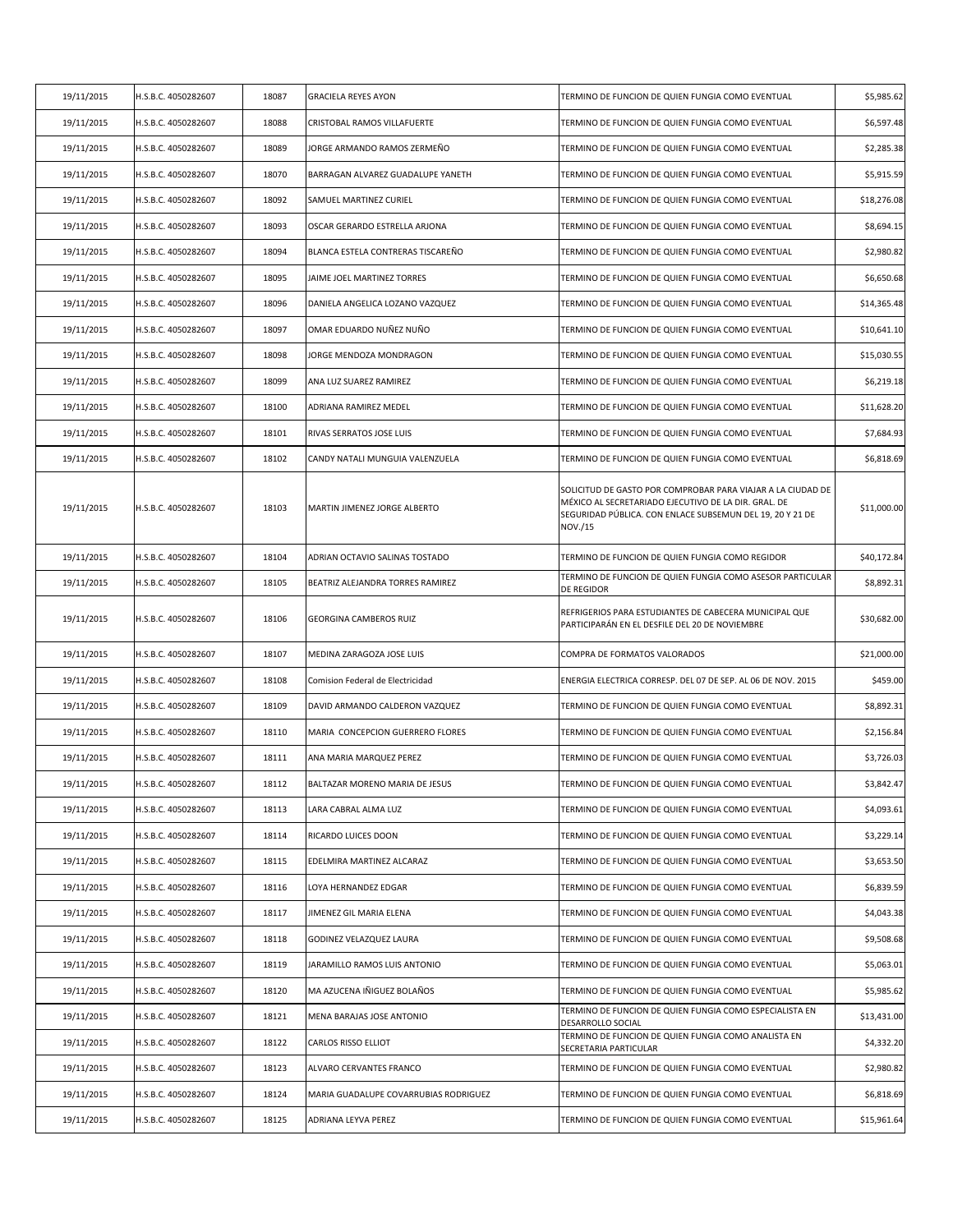| 19/11/2015 | H.S.B.C. 4050282607 | 18126 | MEDINA ZARAGOZA JOSE LUIS                              | TERMINO DE FUNCION DE QUIEN FUNGIA COMO EVENTUAL                                                    | \$9,031.91   |
|------------|---------------------|-------|--------------------------------------------------------|-----------------------------------------------------------------------------------------------------|--------------|
| 19/11/2015 | H.S.B.C. 4050282607 | 18127 | LOPEZ MACHUCA JOSE LUIS                                | TERMINO DE FUNCION DE QUIEN FUNGIA COMO EVENTUAL                                                    | \$4,093.61   |
| 19/11/2015 | H.S.B.C. 4050282607 | 18128 | ESPERANZA MARQUEZ TEJEDA                               | TERMINO DE FUNCION DE QUIEN FUNGIA COMO EVENTUAL                                                    | \$3,974.35   |
| 19/11/2015 | H.S.B.C. 4050282607 | 18129 | VERONICA MACIAS HERNANDEZ                              | TERMINO DE FUNCION DE QUIEN FUNGIA COMO EVENTUAL                                                    | \$5,282.02   |
| 19/11/2015 | H.S.B.C. 4050282607 | 18130 | MARTINEZ FLORES EDITH ARACELI                          | TERMINO DE FUNCION DE QUIEN FUNGIA COMO EVENTUAL                                                    | \$4,093.61   |
| 19/11/2015 | H.S.B.C. 4050282607 | 18131 | ARTURO GARCIA SALGADO                                  | TERMINO DE FUNCION DE QUIEN FUNGIA COMO EVENTUAL                                                    | \$5,985.62   |
| 19/11/2015 | H.S.B.C. 4050282607 | 18132 | FRANCO SERRATOS JAIME                                  | TERMINO DE FUNCION DE QUIEN FUNGIA COMO EVENTUAL                                                    | \$5,321.69   |
| 19/11/2015 | H.S.B.C. 4050282607 | 18133 | SAMUEL ECHEVERRIA GANDARILLA                           | TERMINO DE FUNCION DE QUIEN FUNGIA COMO EVENTUAL                                                    | \$6,359.00   |
| 19/11/2015 | H.S.B.C. 4050282607 | 18134 | <b>ESPARZA RAMOS LORENA</b>                            | TERMINO DE FUNCION DE QUIEN FUNGIA COMO EVENTUAL                                                    | \$4,093.61   |
| 19/11/2015 | H.S.B.C. 4050282607 | 18135 | <b>IRENE JIMENEZ MARTINEZ</b>                          | TERMINO DE FUNCION DE QUIEN FUNGIA COMO EVENTUAL                                                    | \$3,477.71   |
| 19/11/2015 | H.S.B.C. 4050282607 | 18136 | DOMINGUEZ CASTAÑEDA CESAR IVAN                         | TERMINO DE FUNCION DE QUIEN FUNGIA COMO EVENTUAL                                                    | \$4,118.72   |
| 19/11/2015 | H.S.B.C. 4050282607 | 18137 | DIAZ MORALES MONICA LILIANA                            | TERMINO DE FUNCION DE QUIEN FUNGIA COMO EVENTUAL                                                    | \$2,732.50   |
| 19/11/2015 | H.S.B.C. 4050282607 | 18138 | BARBARA KARINA GARCIA OROZCO                           | TERMINO DE FUNCION DE QUIEN FUNGIA COMO EVENTUAL                                                    | \$10,209.32  |
| 19/11/2015 | H.S.B.C. 4050282607 | 18139 | JORGE GUSTAVO GARCIA JUAREZ                            | TERMINO DE FUNCION DE QUIEN FUNGIA COMO EVENTUAL                                                    | \$59,539.59  |
| 19/11/2015 | H.S.B.C. 4050282607 | 18140 | RUBEN DARIO CASTRO SOTELO                              | TERMINO DE FUNCION DE QUIEN FUNGIA COMO EVENTUAL                                                    | \$2,285.28   |
| 19/11/2015 | H.S.B.C. 4050282607 | 18141 | <b>GOMEZ LOMELI CESAR</b>                              | TERMINO DE FUNCION DE QUIEN FUNGIA COMO EVENTUAL                                                    | \$3,842.47   |
| 19/11/2015 | H.S.B.C. 4050282607 | 18142 | ANABEL RUBIO RAMOS                                     | TERMINO DE FUNCION DE QUIEN FUNGIA COMO EVENTUAL                                                    | \$10,891.83  |
| 19/11/2015 | H.S.B.C. 4050282607 | 18143 | YAZMIN GUADALUPE CONTRERAS LIMON                       | TERMINO DE FUNCION DE QUIEN FUNGIA COMO EVENTUAL                                                    | \$10,641.10  |
| 19/11/2015 | H.S.B.C. 4050282607 | 18144 | VICTOR OMAR NAVA GONZALEZ                              | TERMINO DE FUNCION DE QUIEN FUNGIA COMO EVENTUAL                                                    | \$4,968.12   |
| 20/11/2015 | H.S.B.C. 4050282607 | 18145 | BELEN GUTIERREZ GOMEZ                                  | APOYO POR VIDEZ DE LA 1ERA QNA DE NOVIEM, BRE 2015                                                  | \$1,002.00   |
| 20/11/2015 | H.S.B.C. 4050282607 | 18146 | MARIA DE LA LUZ FLORES SANDOVAL                        | TERMINO DE FUNCION DE QUIEN FUNGIA COMO REGIDOR                                                     | \$63,842.60  |
| 20/11/2015 | H.S.B.C. 4050282607 | 18147 | EUSTACIO RIVAS PEDROZA                                 | TERMINO DE FUNCION DE QUIEN FUNGIA COMO REGIDOR                                                     | \$63,842.60  |
| 20/11/2015 | H.S.B.C. 4050282607 | 18148 | ANDRES ZERMEÑO BARBA                                   | TERMINO DE FUNCION DE QUIEN FUNGIA COMO REGIDOR                                                     | \$63,842.60  |
| 20/11/2015 | H.S.B.C. 4050282607 | 18149 | <b>GUSTAVO FLORES LLAMAS</b>                           | TERMINO DE FUNCION DE QUIEN FUNGIA COMO REGIDOR                                                     | \$63,842.60  |
| 20/11/2015 | H.S.B.C. 4050282607 | 18150 | OCTAVIO SANCHEZ GARCIA                                 | TERMINO DE FUNCION DE QUIEN FUNGIA COMO REGIDOR                                                     | \$63,842.60  |
| 20/11/2015 | H.S.B.C. 4050282607 | 18151 | MARIA FERNANDA AMEZCUA NUÑEZ                           | TERMINO DE FUNCION DE QUIEN FUNGIA COMO REGIDOR                                                     | \$63,842.60  |
| 20/11/2015 | H.S.B.C. 4050282607 | 18152 | ROSINA CHAVIRA LARA                                    | TERMINO DE FUNCION DE QUIEN FUNGIA COMO REGIDOR                                                     | \$63,842.60  |
| 20/11/2015 | H.S.B.C. 4050282607 | 18153 | ELEAZAR TORRES ZAINOS                                  | TERMINO DE FUNCION DE QUIEN FUNGIA COMO REGIDOR                                                     | \$63,842.60  |
| 20/11/2015 | H.S.B.C. 4050282607 | 18154 | JUAN CORTEZ ROMERO                                     | TERMINO DE FUNCION DE QUIEN FUNGIA COMO REGIDOR                                                     | \$63,842.60  |
| 23/11/2015 | H.S.B.C. 4050282607 | 18155 | RUBEN LUJANO BUGARIN                                   | PAGO NOMINA C/CHEQUE DE LA 1ERA QNA DE NOVIEMBRE 2015                                               | \$3,543.53   |
| 24/11/2015 | H.S.B.C. 4050282607 | 18156 | GERARDO ALBERTO HUERTA ARROYO                          | PAGO EN EXCESO RESPECTO DE LAS OBLIGACIONES DE LA LICENCIA DE<br>CONSTRUCCIÓN Y NEGOCIOS JURIDICOS. | \$1,009.08   |
| 24/11/2015 | H.S.B.C. 4050282607 | 18157 | ARRENDADORA DE CENTROS COMERCIALES, S. DE R.L. DE C.V. | PAGO EN EXCESO RESPECTO DE LAS OBLIGACIONES DE LA LICENCIA DE<br>CONSTRUCCION Y NEGOCIOS JURIDICOS. | \$1,009.08   |
| 24/11/2015 | H.S.B.C. 4050282607 | 18158 | INSUA GARCIA DAVID                                     | PAGO EN EXCESO POR CONCEPTO DE IMPUESTO PREDIAL.                                                    | \$3,313.52   |
| 24/11/2015 | H.S.B.C. 4050282607 | 18159 | TERESA ALEJANDRINA GODINA MEDINA                       | Reparación de contadoras de billetes y sillas                                                       | \$22,000.00  |
| 24/11/2015 | H.S.B.C. 4050282607 | 18160 | Comision Federal de Electricidad                       | CONSUMO DE ENERGIA ELECTRICA DEL 30 DE SEPTIEMBRE AL 31 DE<br>OCTUBRE DE 2015                       | \$110,559.00 |
| 24/11/2015 | H.S.B.C. 4050282607 | 18161 | HECTOR GUILLERMO HERNANDEZ AGUAYO                      | CURSO DE ACTUALIZACION Y CERTIFICACION DE ISO 9001 : 2015                                           | \$12,180.00  |
| 24/11/2015 | H.S.B.C. 4050282607 | 18162 | JORGE OCTAVIO IÑIGUEZ CARDENAS                         | Jorge Octavio Iñiguez Cárdenas                                                                      | \$180,000.00 |
| 25/11/2015 | H.S.B.C. 4050282607 | 18164 | JORGE LUIS MEDRANO VIVEROS                             | TERMINO DE FUNCION DE QUIEN FUNGIA COMO EVENTUAL                                                    | \$10,973.63  |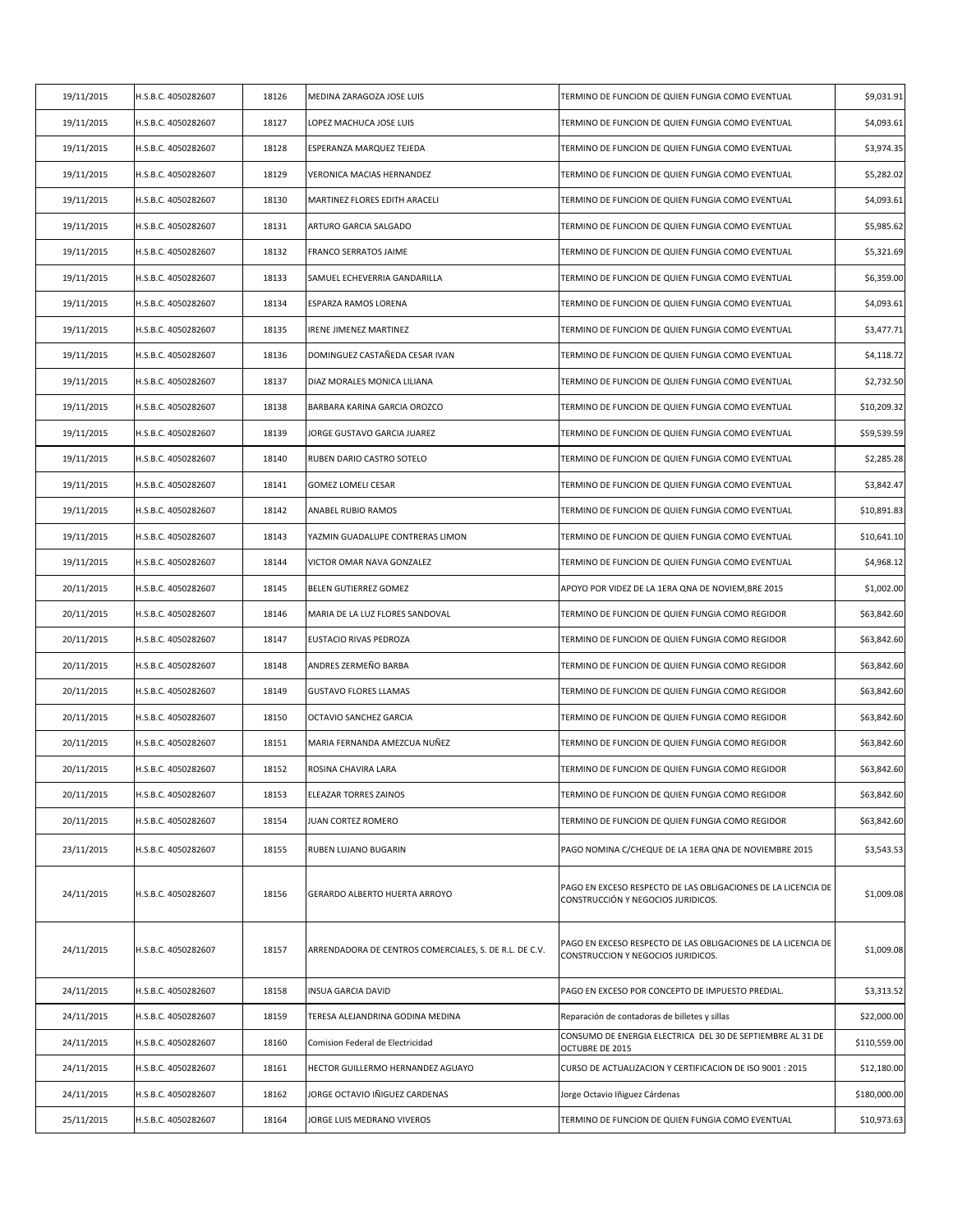| 25/11/2015 | H.S.B.C. 4050282607 | 18165 | LUISA MONSERRAT OROZCO DE ANDA     | TERMINO DE FUNCION DE QUIEN FUNGIA COMO EVENTUAL                               | \$10,641.10 |
|------------|---------------------|-------|------------------------------------|--------------------------------------------------------------------------------|-------------|
| 25/11/2015 | H.S.B.C. 4050282607 | 18166 | <b>GENARO PACAS LARES</b>          | TERMINO DE FUNCION DE QUIEN FUNGIA COMO EVENTUAL                               | \$9,165.71  |
| 25/11/2015 | H.S.B.C. 4050282607 | 18167 | ANA LAURA PARRA BARBOZA            | TERMINO DE FUNCION DE QUIEN FUNGIA COMO EVENTUAL                               | \$3,229.14  |
| 25/11/2015 | H.S.B.C. 4050282607 | 18168 | PEREZ PARRA RAMIRO                 | TERMINO DE FUNCION DE QUIEN FUNGIA COMO EVENTUAL                               | \$3,842.47  |
| 25/11/2015 | H.S.B.C. 4050282607 | 18169 | MORAN ALVARADO ZAIRA PATRICIA      | TERMINO DE FUNCION DE QUIEN FUNGIA COMO EVENTUAL                               | \$3,842.47  |
| 25/11/2015 | H.S.B.C. 4050282607 | 18170 | NEVARES HERRERA CIPRIANO           | TERMINO DE FUNCION DE QUIEN FUNGIA COMO EVENTUAL                               | \$4,289.50  |
| 25/11/2015 | H.S.B.C. 4050282607 | 18171 | HECTOR AMAURY NIEVES CAMACHO       | TERMINO DE FUNCION DE QUIEN FUNGIA COMO EVENTUAL                               | \$5,017.63  |
| 25/11/2015 | H.S.B.C. 4050282607 | 18172 | DIEGO PEREZ BOUQUET OROZCO         | TERMINO DE FUNCION DE QUIEN FUNGIA COMO EVENTUAL                               | \$4,968.12  |
| 25/11/2015 | H.S.B.C. 4050282607 | 18173 | JUAN MANUEL ORNELAS ALDAPE         | TERMINO DE FUNCION DE QUIEN FUNGIA COMO EVENTUAL                               | \$6,650.68  |
| 25/11/2015 | H.S.B.C. 4050282607 | 18174 | ORTIZ VALENZUELA MARIELA           | TERMINO DE FUNCION DE QUIEN FUNGIA COMO EVENTUAL                               | \$9,004.55  |
| 25/11/2015 | H.S.B.C. 4050282607 | 18175 | ARTURO ORTIZ CARRIZALES            | TERMINO DE FUNCION DE QUIEN FUNGIA COMO EVENTUAL                               | \$7,749.79  |
| 25/11/2015 | H.S.B.C. 4050282607 | 18176 | ORTIZ GARCIA OSBALDO               | TERMINO DE FUNCION DE QUIEN FUNGIA COMO EVENTUAL                               | \$6,227.40  |
| 25/11/2015 | H.S.B.C. 4050282607 | 18177 | OSCAR GOMEZ NUÑEZ                  | TERMINO DE FUNCION DE QUIEN FUNGIA COMO EVENTUAL                               | \$15,961.64 |
| 25/11/2015 | H.S.B.C. 4050282607 | 18178 | MA FIDELA LLAMAS RUVALCABA         | TERMINO DE FUNCION DE QUIEN FUNGIA COMO EVENTUAL                               | \$6,640.04  |
| 25/11/2015 | H.S.B.C. 4050282607 | 18179 | MEDINA PATIÑO HILDA                | TERMINO DE FUNCION DE QUIEN FUNGIA COMO EVENTUAL                               | \$10,271.50 |
| 25/11/2015 | H.S.B.C. 4050282607 | 18180 | CYNTHIA JETSABEL RODRIGUEZ RAMIREZ | TERMINO DE FUNCION DE QUIEN FUNGIA COMO SECRETARIO<br>PARTICULAR DE REGIDOR    | \$11,401.82 |
| 25/11/2015 | H.S.B.C. 4050282607 | 18181 | JUAN RAMON ROSAS RAMOS             | TERMINO DE FUNCION DE QUIEN FUNGIA COMO AUX, PARTICULAR DE<br><b>REGIDOR</b>   | \$13,478.90 |
| 25/11/2015 | H.S.B.C. 4050282607 | 18182 | VICTOR JULIAN ROSALES RODRIGUEZ    | TERMINO DE FUNCION DE QUIEN FUNGIA COMO AUXILIAR<br>PARTICULAR DE REGIDOR      | \$5,034.34  |
| 25/11/2015 | H.S.B.C. 4050282607 | 18183 | JAIME ISRAEL SANDOVAL HERNANDEZ    | TERMINO DE FINIQUITO DE QUIEN FUNGIA COMO AUXILIAR<br>PARTICULAR DE REGIDOR    | \$13,478.90 |
| 25/11/2015 | H.S.B.C. 4050282607 | 18184 | ANA LUISA SANCHEZ DIAZ             | TERMINO DE FUNCION DE QUIEN FUNGIA COMO AUXILIAR<br>PARTICULAR DE REGIDOR      | \$5,034.34  |
| 25/11/2015 | H.S.B.C. 4050282607 | 18185 | ERICH JOHN SUNDERMAN ARRIERO       | TERMINO DE FINIQUITO DE QUIEN FUNGIA COMO ASESOR<br>PARTICULAR DE REGIDOR      | \$8,892.31  |
| 25/11/2015 | H.S.B.C. 4050282607 | 18186 | DANIEL ALEJANDRO VILLANUEVA VEGA   | TERMINO DE FUNCION DE QUIEN FUNGIA COMO AUXILIAR<br>PARTICULAR DE REGIDOR      | \$13,478.90 |
| 25/11/2015 | H.S.B.C. 4050282607 | 18187 | VIRGILIO PEREZ CRUZ                | TERMINO DE FUNCION DE QUIEN FUNGIA COMO ASESOR PARTICULAR<br><b>DE REGIDOR</b> | \$8,892.31  |
| 25/11/2015 | H.S.B.C. 4050282607 | 18188 | ROSA ISELA RODRIGUEZ ACOSTA        | TERMINO DE FUNCION DE QUIEN FUNGIA COMO ASESOR PARTICULAR<br><b>DE REGIDOR</b> | \$23,808.06 |
| 25/11/2015 | H.S.B.C. 4050282607 | 18189 | FERNANDO RIVERA RODRIGUEZ          | TERMINO DE FUNCION DE QUIEN FUNGIA COMO ASESOR PARTICULAR<br><b>DE REGIDOR</b> | \$23,808.06 |
| 25/11/2015 | H.S.B.C. 4050282607 | 18190 | GARCIA HERNANDEZ BLANCA ESTELA     | TERMINO DE FUNCION DE QUIEN FUNGIA COMO SECRETARIO<br>PARTICULAR DE REGIDOR    | \$3,961.09  |
| 25/11/2015 | H.S.B.C. 4050282607 | 18191 | ARAGON PEÑA PEDRO                  | TERMINO DE FUNCION DE QUIEN FUNGIA COMO ASESOR PARTICULAR<br><b>DE REGIDOR</b> | \$23,808.06 |
| 25/11/2015 | H.S.B.C. 4050282607 | 18192 | SANDRA ARREY MUÑIZ                 | TERMINO DE FUNCION DE QUIEN FUNGIA COMO ASESOR PARTICULAR<br><b>DE REGIDOR</b> | \$8,892.31  |
| 25/11/2015 | H.S.B.C. 4050282607 | 18193 | HORACIO BOGARIN NAVARRO            | TERMINO DE FUNCION DE QUIEN FUNGIA COMO ASESOR PARTICULAR<br><b>DE REGIDOR</b> | \$23,808.06 |
| 25/11/2015 | H.S.B.C. 4050282607 | 18194 | RAUL CASTILLO TRUJILLO             | TERMINO DE FUNCION DE QUIEN FUNGIA COMO AUX. PARTICULAR DE<br><b>REGIDOR</b>   | \$13,478.90 |
| 25/11/2015 | H.S.B.C. 4050282607 | 18195 | MARIA DE LOURDES CORTEZ TORRES     | TERMINO DE FUNCION DE QUIEN FUNGIA COMO SECRETARIO<br>PARTICULAR DE REGIDOR    | \$5,855.52  |
| 25/11/2015 | H.S.B.C. 4050282607 | 18196 | IRMA ANITA CURIEL CHAVEZ           | TERMINO DE FUNCION DE QUIEN FUNGIA COMO SECRETARIO<br>PARTICULAR DE REGIDOR    | \$11,401.44 |
| 25/11/2015 | H.S.B.C. 4050282607 | 18197 | CARLOS DAVALOS NAVARRO             | TERMINO DE FUNCION DE QUIEN FUNGIA COMO ASESOR PARTICULAR<br><b>DE REGIDOR</b> | \$23,808.06 |
| 25/11/2015 | H.S.B.C. 4050282607 | 18198 | MONICA ESTRADA FLORES              | TERMINO DE FUNCION DE QUIEN FUNGIA COMO SECRETARIA<br>PARTICULAR DE REGIDOR    | \$11,401.82 |
| 25/11/2015 | H.S.B.C. 4050282607 | 18199 | MARIELA NAYELI ESQUIVEL AVALOS     | TERMINO DE FUNCIOM DE QUIEN FUNGIA COMO SECRETARIA<br>PARTICULAR DE REGIDOR    | \$11,401.82 |
| 25/11/2015 | H.S.B.C. 4050282607 | 18200 | CARLOS OSWALDO FLORES VALLECILLO   | TERMINO DE FUNCION DE QUIEN FUNGIA COMO AUXILIAR<br>PARTICULAR DE REGIDOR      | \$5,034.34  |
| 25/11/2015 | H.S.B.C. 4050282607 | 18201 | VERGARA RODRIGUEZ MA GUADALUPE     | TERMINO DE FUNCION DE QUIEN FUNGIA COMO EVENTUAL                               | \$3,842.47  |
| 25/11/2015 | H.S.B.C. 4050282607 | 18202 | VILLALOBOS HERNANDEZ BRIGIDO       | TERMINO DE FUNCION DE QUIEN FUNGIA COMO EVENTUAL                               | \$4,942.47  |
| 25/11/2015 | H.S.B.C. 4050282607 | 18203 | YOLANDA TORRES RIVERA              | TERMINO DE FUNCION DE QUIEN FUNGIA COMO EVENTUAL                               | \$5,320.55  |
| 25/11/2015 | H.S.B.C. 4050282607 | 18204 | TELLEZ AGRAZ LUIS MIGUEL           | TERMINO DE FUNCION DE QUIEN FUNGIA COMO EVENTUAL                               | \$14,880.84 |
| 25/11/2015 | H.S.B.C. 4050282607 | 18205 | RIOS REYES JOSE DAVID              | TERMINO DE FUNCION DE QUIEN FUNGIA COMO EVENTUAL                               | \$12,636.30 |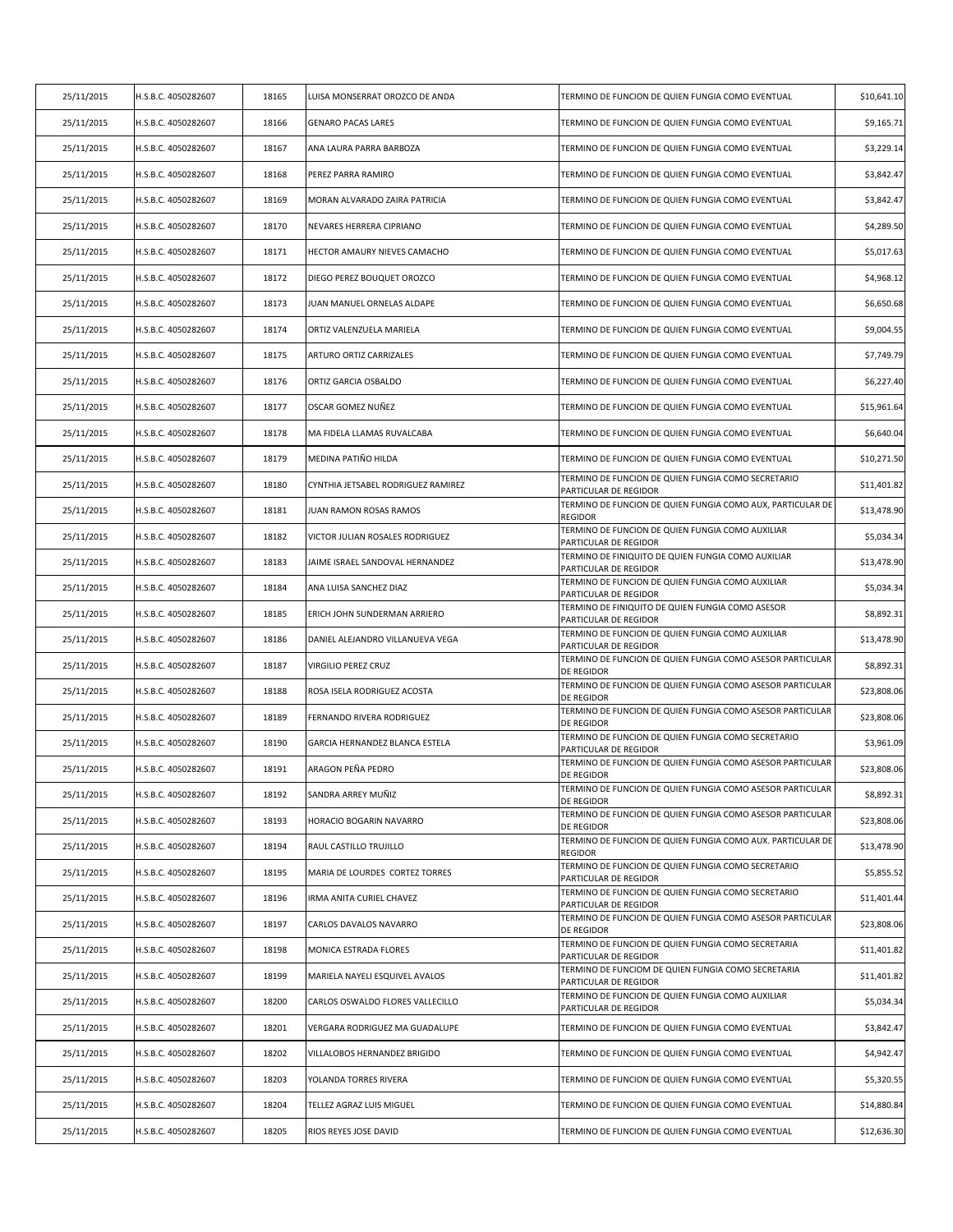| 25/11/2015 | H.S.B.C. 4050282607 | 18206 | MARIO SANTILLAN GAVILAN             | TERMINO DE FUNCION DE QUIEN FUNGIA COMO EVENTUAL                                  | \$2,434.42  |
|------------|---------------------|-------|-------------------------------------|-----------------------------------------------------------------------------------|-------------|
| 25/11/2015 | H.S.B.C. 4050282607 | 18207 | SALAZAR FLORES BIANCA NAYELY        | TERMINO DE FUNCION DE QUIEN FUNGIA COMO EVENTUAL                                  | \$3,842.47  |
| 25/11/2015 | H.S.B.C. 4050282607 | 18208 | SALAZAR GODINEZ HECTOR              | TERMINO DE FUNCION DE QUIEN FUNGIA COMO EVENTUAL                                  | \$3,842.47  |
| 25/11/2015 | H.S.B.C. 4050282607 | 18209 | SEVILLA TERRIQUEZ HONORIO           | TERMINO DE FUNCION DE QUIEN FUNGIA COMO EVENTUAL                                  | \$4,870.01  |
| 25/11/2015 | H.S.B.C. 4050282607 | 18210 | ZENAIDO JUAREZ GUZMAN               | TERMINO DE FUNCION DE QUIEN FUNGIA COMO EVENTUAL                                  | \$8,645.89  |
| 25/11/2015 | H.S.B.C. 4050282607 | 18211 | MIRIAM GUADALUPE SANCHEZ GARCIA     | TERMINO DE FUNCION DE QUIEN FUNGIA COMO EVENTUAL                                  | \$9,500.32  |
| 25/11/2015 | H.S.B.C. 4050282607 | 18212 | QUEZADA VAZQUEZ ROSA ALEJANDRA      | TERMINO DE FUNCION DE QUIEN FUNGIA COMO EVENTUAL                                  | \$3,842.47  |
| 25/11/2015 | H.S.B.C. 4050282607 | 18213 | YERICA RACHED GARCIA                | TERMINO DE FUNCION DE QUIEN FUNGIA COMO EVENTUAL                                  | \$3,974.35  |
| 25/11/2015 | H.S.B.C. 4050282607 | 18214 | MARIA DEL CARMEN RUBIO ACOSTA       | TERMINO DE FUNCION DE QUIEN FUNGIA COMO EVENTUAL                                  | \$7,315.75  |
| 25/11/2015 | H.S.B.C. 4050282607 | 18215 | VICTOR HUGO RAMIREZ AVILA           | TERMINO DE FUNCION DE QUIEN FUNGIA COMO EVENTUAL                                  | \$7,980.82  |
| 25/11/2015 | H.S.B.C. 4050282607 | 18216 | CINTHYA LIZBETH RIVERA FIERROS      | TERMINO DE FUNCION DE QUIEN FUNGIA COMO EVENTUAL                                  | \$2,483.93  |
| 25/11/2015 | H.S.B.C. 4050282607 | 18217 | ADRIANA REGALADO ORTIZ              | TERMINO DE FUNCION DE QUIEN FUNGIA COMO EVENTUAL                                  | \$6,818.69  |
| 25/11/2015 | H.S.B.C. 4050282607 | 18218 | JESSICA GABRIELA RODRIGUEZ ANDRADE  | TERMINO DE FUNCION DE QUIEN FUNGIA COMO EVENTUAL                                  | \$7,980.82  |
| 25/11/2015 | H.S.B.C. 4050282607 | 18219 | SANDRA STEPFANIE PLASCENCIA ESCOBAR | TERMINO DE FUNCION DE QUIEN FUNGIA COMO SECRETARIO<br>PARTICULAR DE REGIDOR       | \$4,258.54  |
| 25/11/2015 | H.S.B.C. 4050282607 | 18163 | MENDOZA ESCATEL MARIA GUADALUPE     | TERMINO DE FUNCION DE QUIEN FUNGIA COMO EVENTUAL                                  | \$4,093.61  |
| 25/11/2015 | H.S.B.C. 4050282607 | 18220 | JOSE DE JESUS OSEGUEDA VASQUEZ      | TERMINO DE FUNCION DE QUIEN FUNGIA COMO ASESOR PARTICULAR<br>DE REGIDOR           | \$8,892.31  |
| 25/11/2015 | H.S.B.C. 4050282607 | 18221 | JOSE ANGEL NAVARRO SANCHEZ          | TERMINO DE FUNCION DE QUIEN FUNGIA COMO SECRETARIO<br>PARTICULAR DE REGIDOR       | \$11,401.82 |
| 25/11/2015 | H.S.B.C. 4050282607 | 18222 | YOLANDA MORALES CAMARENA            | TERMINO DE FUNCION DE QUIEN FUNGIA COMO SECRETARIA<br>PARTICULAR DE REGIDOR       | \$11,401.82 |
| 25/11/2015 | H.S.B.C. 4050282607 | 18223 | LUZ MARIA MIRANDA CANALES           | TERMINO DE FUNCION DE QUIEN FUNGIA COMO SECRETARIO<br>PARTICULAR DE REGIDOR       | \$11,401.82 |
| 25/11/2015 | H.S.B.C. 4050282607 | 18224 | AURORA MENDOZA RICO                 | TERMINO DE QUIEN FUNGIA COMO SECRETARIO PARTICULAR DE<br>REGIDOR                  | \$9,601.33  |
| 25/11/2015 | H.S.B.C. 4050282607 | 18225 | SERGIO MORENO CRUZ                  | TERMINO DE FUNCION DE QUIEN FUNGIA COMO ASESOR PARTICULAR<br>DE REGIDOR           | \$8,892.31  |
| 25/11/2015 | H.S.B.C. 4050282607 | 18226 | LUIS REYMUNDO LAZO DAVALOS          | TERMINO DE FUNCION DE QUIEN FUNGIA COMO SECRETARIO<br>PARTICULAR DE REGIDOR       | \$4,258.55  |
| 25/11/2015 | H.S.B.C. 4050282607 | 18227 | DANIEL HERNANDEZ DIAZ               | TERMINO DE FUNCION DE QUIEN FUNGIA COMO ASESOR PARTICULAR<br>DE REGIDOR           | \$23,808.06 |
| 25/11/2015 | H.S.B.C. 4050282607 | 18228 | HERNANDEZ CARDONA JOSE DE JESUS     | TERMINO DE FUNCION DE QUIEN FUNGIA COMO SEC. PARTICULAR DE<br><b>REGIDOR</b>      | \$9,092.49  |
| 25/11/2015 | H.S.B.C. 4050282607 | 18229 | ANGELA GRACIANO LIMA                | TERMINO DE FUNCION DE QUIEN FUNGIA COMO AUXILIAR<br>PARTICULAR DE REGIDOR         | \$13,478.90 |
| 25/11/2015 | H.S.B.C. 4050282607 | 18230 | NORMA ARACELI GARCIA IBARRA         | TERMINO DE FUNCION DE QUIEN FUNGIA COMO AUX, PARTICULAR DE<br><b>REGIDOR</b>      | \$6,335.62  |
| 25/11/2015 | H.S.B.C. 4050282607 | 18231 | HECTOR MANUEL GONZALEZ FAUSTO       | TERMINO DE FUNCION DE QUIEN FUNGIA COMO AUXILIAR<br>PARTICULAR DE REGIDOR         | \$13,478.90 |
| 26/11/2015 | H.S.B.C. 4050282607 | 18232 | SERGIO ANTONIO MARTINEZ PEREZ       | TERMINO DE FUNCION DE QUIEN FUNGIA COMO EVENTUAL                                  | \$6,118.63  |
| 26/11/2015 | H.S.B.C. 4050282607 | 18233 | ALBERTO ALVAREZ CASTILLO            | TERMINO DE FUNCION DE QUIEN FUNGIA COMO EVENTUAL                                  | \$2,464.23  |
| 26/11/2015 | H.S.B.C. 4050282607 | 18234 | LUIS MIGUEL ROMERO VAZQUEZ          | TERMINO DE FUNCION DE QUIEN FUNGIA COMO AUXILIAR ADMNIVO.<br>EN DESARROLLO SOCIAL | \$2,732.50  |
| 26/11/2015 | H.S.B.C. 4050282607 | 18235 | FRANCISCO RAUL HERNANDEZ BARBA      | TERMINO DE FUNCION DE QUIEN FUNGIA COMO EVENTUAL                                  | \$3,477.71  |
| 26/11/2015 | H.S.B.C. 4050282607 | 18236 | CLAUDIA UGARTE ARCE                 | TERMINO DE FUNCION DE QUIEN FUNGIA COMO EVENTUAL                                  | \$23,942.47 |
| 26/11/2015 | H.S.B.C. 4050282607 | 18237 | ORTIZ URIBE MERIC MELIBEA           | TERMINO DE FUNCION DE QUIEN FUNGIA COMO EVENTUAL                                  | \$3,842.47  |
| 26/11/2015 | H.S.B.C. 4050282607 | 18238 | MARCIAL CARDENAS MA. DELIA          | DEFUNCION DE QUIEN FUNGIA COMO AUXILIAR GENERAL DE<br><b>ESPACIOS PUBLICOS</b>    | \$24,030.53 |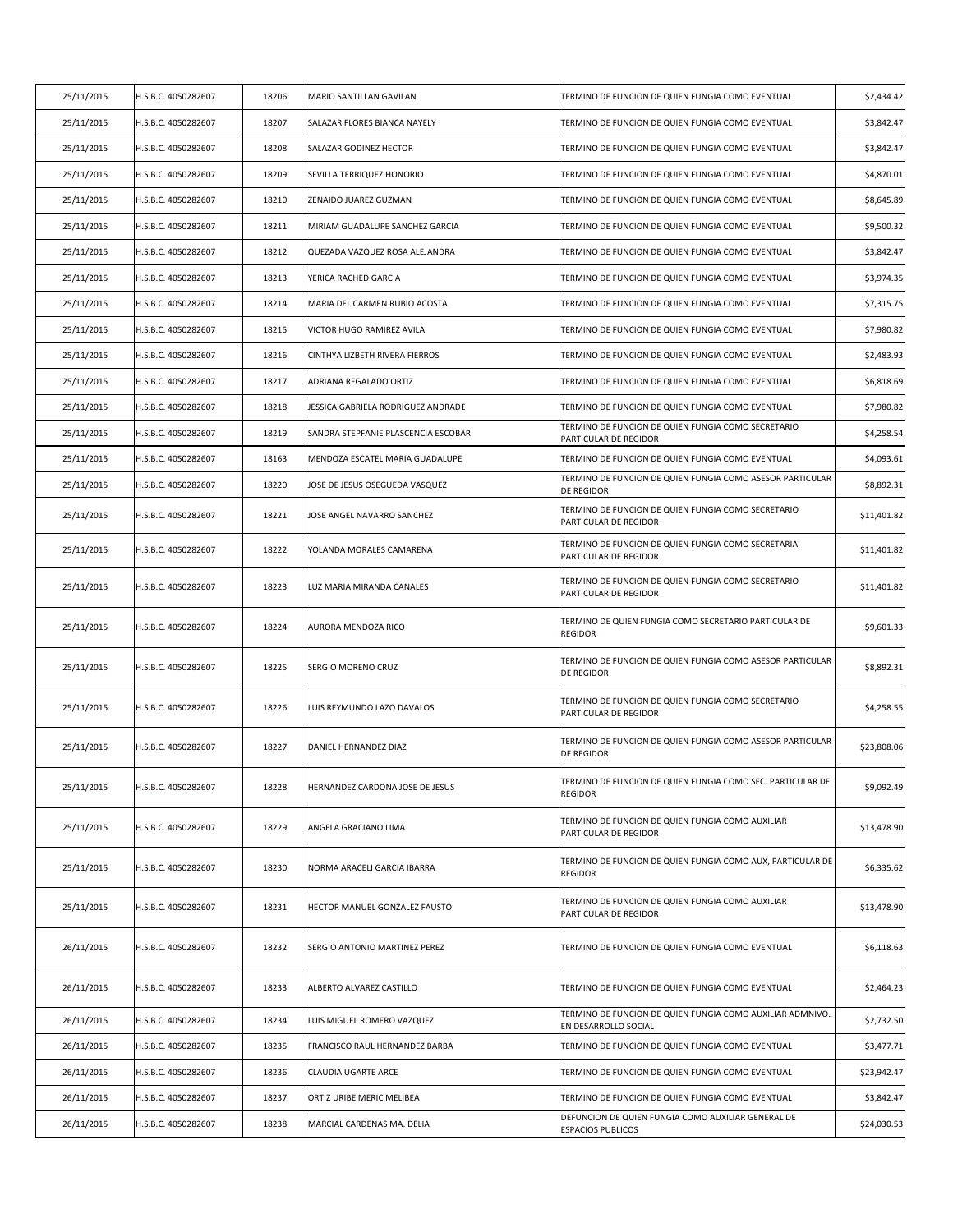| 26/11/2015 | H.S.B.C. 4050282607 | 18239 | JOSE ANGEL GARCIA MARQUEZ                               | PAGO PARCIAL DE COMPRA VENTA DE UNA SUPERFICIE DE 4531.696<br>DEL PREDIO IDENTIFICADO COMO "LAS LATILLAS" UBICADO EN EL<br>ENTRONQUE CARRETERA TLAJOMULCO SAN SEBASTIAN, SEGUN<br>PUNTO DE ACUERDO 174/2014. | \$200,000.00 |
|------------|---------------------|-------|---------------------------------------------------------|--------------------------------------------------------------------------------------------------------------------------------------------------------------------------------------------------------------|--------------|
| 26/11/2015 | H.S.B.C. 4050282607 | 18240 | SINDICATO INDEPENDIENTE DE SERVIDORES PUBLICOS DEL AYUN | CUOTAS SINDICALES CORRESPONDIENTE AL MES DE SEPTIEMBRE DE<br>2015, SEGUN BALANZA DE COMPROBACION.                                                                                                            | \$26,014.40  |
| 26/11/2015 | H.S.B.C. 4050282607 | 18241 | PROMOTORA DE GANA, S.A. DE C.V.                         | PAGO INDEBIDO RESPECTO DE LA LICENCIA DE CONSTRUCCIÓN,<br>ALINEAMIENTOS Y NEGOCIOS JURIDICOS.                                                                                                                | \$45,750.00  |
| 26/11/2015 | H.S.B.C. 4050282607 | 18242 | GUILLERMO GOMEZ NUÑEZ                                   | PAGO INDEBIDO POR CONCEPTO DE ESTUDIOS MEDICOS QUE NO<br>FUERON REALIZADOS.                                                                                                                                  | \$361.00     |
| 26/11/2015 | H.S.B.C. 4050282607 | 18243 | OPERADORA DE ECOSISTEMAS                                | DEPOSITO EN GARANTIA PARA LA OBRA DE RUPTURA PARA<br>REPARACIÓN DE RED PLUVIAL.                                                                                                                              | \$5,830.59   |
| 26/11/2015 | H.S.B.C. 4050282607 | 18244 | ANDRES DE JESUS FLORES TREJO                            | PAGO A RECLUTADOR CORRESPONDIENTE AL PROGRAMA ABC                                                                                                                                                            | \$500.00     |
| 26/11/2015 | H.S.B.C. 4050282607 | 18245 | CRISTIAN ANTONIO RODRIGUEZ CERVANTES                    | SUBSIDIO A CRISTIAN ANTONIO RODRÍGUEZ CERVATES                                                                                                                                                               | \$5,000.00   |
| 26/11/2015 | H.S.B.C. 4050282607 | 18246 | SANCHEZ LARA GLORIA EDWIGES                             | PAGO INDEBIDO REFERENTE AL COBRO DEL IMPUESTO PREDIAL<br>RELATIVO A LA CUENTA 132-U-3712.                                                                                                                    | \$4,681.68   |
| 26/11/2015 | H.S.B.C. 4050282607 | 18247 | MARIA MARCELA COSS NUÑEZ                                | PAGO DUPLICADO REFERENTE AL CONCEPTO DE AGUA POTABLE Y<br>ALCANTARILLADO CUENTA APA 088000747.                                                                                                               | \$2,699.91   |
| 26/11/2015 | H.S.B.C. 4050282607 | 18248 | Juan Martin Hernandez Rosales                           | REPARACION DE VENTILADOR DE EQUIPO MEDICO                                                                                                                                                                    | \$5,336.00   |
| 26/11/2015 | H.S.B.C. 4050282607 | 18249 | Jose Alvarez Chavez                                     | ARRENDAMIENTO DE ESPACIOS PARA EQUIPO DE DATOS<br>CORRESPONDIENTE AL MES DE SEPTIEMBRE DE 2015                                                                                                               | \$3,773.60   |
| 26/11/2015 | H.S.B.C. 4050282607 | 18250 | AFIF JORGE MALACON GRAICHE                              | CUMPLIMIENTO A LA RESOLUCION RECAIDA AL JUICIO DE NULIDAD<br>EXP. 294/2012, PRIMERA SALA UNITARIA DEL TRIBUNAL DE LO<br>ADMINSITRATIVO DEL ESTADO.                                                           | \$7,705.73   |
| 26/11/2015 | H.S.B.C. 4050282607 | 18251 | PADILLA PACAS JUAN MANUEL                               | DEFUNCION DE QUIEN FUNGIA COMO SUPERVISOR EN ESPACIOS<br><b>PUBLICOS</b>                                                                                                                                     | \$17,800.57  |
| 26/11/2015 | H.S.B.C. 4050282607 | 18252 | REYNOSO SIERRA TEODORO                                  | PAGO INDEBIDO POR UN ERROR INVOLUNTARIO AL PAGAR CON<br>TARJETA DE CRÉDITO TERMINACION 4694                                                                                                                  | \$14,928.53  |
| 26/11/2015 | H.S.B.C. 4050282607 | 18253 | CRISTIAN FABIAN NAVARRO MIRAMONTES                      | TERMINO DE FUNCION DE QUIEN FUNGIA COMO AUXILIAR OPERATIVO<br>EN ESPACIOS PUBLICOS                                                                                                                           | \$2,483.93   |
| 26/11/2015 | H.S.B.C. 4050282607 | 18254 | PABLO HECTOR SANDOVAL MAYA                              | TERMINO DE FUNCION DE QUIEN FUNGIA COMO EVENTUAL                                                                                                                                                             | \$8,778.90   |
| 26/11/2015 | H.S.B.C. 4050282607 | 18255 | JOSE LUIS SALAZAR MARTINEZ                              | TERMINO DE FUNCION DE QUIEN FUNGIA COMO DIRECTOR DE AREA<br>EN JUZGADOS MUNICIPALES                                                                                                                          | \$15,177.44  |
| 26/11/2015 | H.S.B.C. 4050282607 | 18256 | JOSE ANTONIO CONTRERAS LIMON                            | TERMINO DE FUNCION DE QUIEN FUNGIA COMO SOPORTE TECNICO<br>EN PROCESOS CIUDADANOS                                                                                                                            | \$100,399.25 |
| 27/11/2015 | H.S.B.C. 4050282607 | 18257 | SANDRA STEPFANIE PLASCENCIA ESCOBAR                     | TERMINO DE FUNCION DE QUIEN FUNGIA COMO SECRETARIO<br>PARTICULAR DE REGIDOR                                                                                                                                  | \$4,258.54   |
| 27/11/2015 | H.S.B.C. 4050282607 | 18258 | ALTAYRA MONSERRAT MENA TORRES                           | TERMINO DE FUNCION DE QUIEN FUNGIA COMO SOPORTE TECNICO<br>EN PRESIDENCIA                                                                                                                                    | \$14,143.50  |
| 27/11/2015 | H.S.B.C. 4050282607 | 18259 | MARTIN JIMENEZ JORGE ALBERTO                            | GASTO A COMPROBAR ENVIO DE DOCUMENTOS AL SECRETARIADO<br>DEL SISTEMA NACIONAL DE SEGURIDAD                                                                                                                   | \$2,000.00   |
| 30/11/2015 | H.S.B.C. 4050282607 | 18260 | HERNANDEZ GORTAZAR JOSE DE JESUS                        | GASTO SUJETO A COMPROBAR DE PAGO PRUEBAS TOXICOLOGICAS AL<br><b>IJCF</b>                                                                                                                                     | \$3,800.00   |
| 30/11/2015 | H.S.B.C. 4050282607 | 18261 | Importadora Fabregat, S.A. de C.V.                      | EQUIPOS DE APICULTURA PARA ELEMENTOS E PROTECCION CIVIL Y<br><b>BOMBEROS</b>                                                                                                                                 | \$9,291.60   |
| 30/11/2015 | H.S.B.C. 4050282607 | 18262 | Promedica Garcia S.A. de C.V.                           | MATERIAL DE CURACION ZONA VALLE SERVICIOS MEDICOS                                                                                                                                                            | \$57,816.65  |
| 30/11/2015 | H.S.B.C. 4050282607 | 18263 | Villaseñor Ballesteros y Compañia S.A. de C.V.          | MANTENIMIENTO A VEHICULOS OFICIALES JEFATURA DE TALLER MPAL                                                                                                                                                  | \$12,340.08  |
| 30/11/2015 | H.S.B.C. 4050282607 | 18264 | Villaseñor Ballesteros y Compañia S.A. de C.V.          | SERVICIO Y MANTENIMIENTO A VEHICULOS OFICIALES, JEFATURA DE<br>TALLER MUNICIPAL                                                                                                                              | \$3,550.01   |
| 30/11/2015 | H.S.B.C. 4050282607 | 18265 | Martha Ofelia Marquez Medina                            | PAGO DE ARRENDAMIENTO CORRESPONDIENTE AL MES DE<br>SEPTIEMBRE 2015                                                                                                                                           | \$5,948.88   |
| 30/11/2015 | H.S.B.C. 4050282607 | 18266 | Medidental, S A de C V                                  | MATERIAL DENTAL                                                                                                                                                                                              | \$7,870.60   |
| 30/11/2015 | H.S.B.C. 4050282607 | 18267 | Gruas y Miscelanea Tlajomulco S.A. de C.V.              | ARRENDAMIENTO DE OFICINAS, CORRESPONDIENTE AL MES DE<br>SEPTIEMBRE 2015                                                                                                                                      | \$6,206.00   |